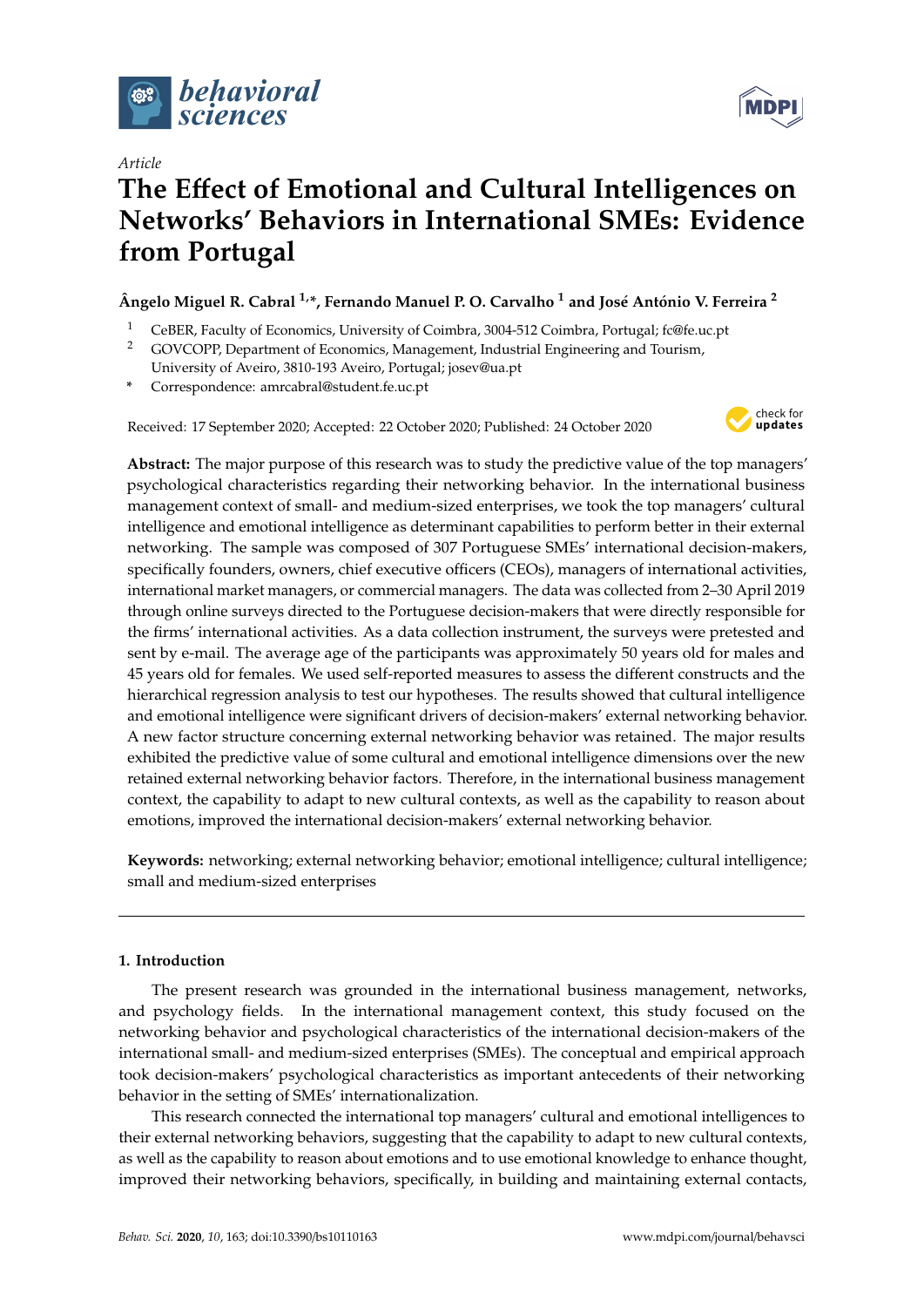in using external contacts in a win–win perspective, and in their commitment to the creation of external contacts. To our knowledge, the investigation concerning the effects of emotional intelligence (EI) and cultural intelligence (CQ) on external networking behaviors is under-researched. According to our research, little is known about the relationship between these two intelligences and external networking behavior. We, therefore, proposed a model, where the main research question was whether the levels of CQ and EI of the international SMEs' decision-makers were associated with their engagement intensity in their external networking behavior (ENB). This embodies an important line of research due to the importance of networks in the international business management context and due to the relevance of the individuals' emotional and cultural intelligences to their behaviors.

The present research was grounded in the network approach of SMEs' internationalization, where Chetty and Holm [\[1\]](#page-19-0) argued that a firm's environment is embedded with networking relationships and that those relationships with partners stimulate the necessary dynamics for internationalization. The networking relationships are a valuable asset to the SMEs' internationalization [\[2\]](#page-19-1). Within the networking activity, we also state the individual differences as important antecedents [\[3\]](#page-19-2). Furthermore, we relied on emotional intelligence theory, which states this ability is the one that supports accurate reasoning about emotions and the use of emotions to improve thought [\[4\]](#page-19-3). We also relied on cultural intelligence theory, which states that cultural intelligence is a "person's capability to adapt effectively to new cultural contexts" [\[5\]](#page-19-4) (p. 59). Hence, through these last two theories, the value of the intelligences is applied to boost the international top managers' external networking behavior.

Internationalization is an important decision taken by SMEs to promote their growth and competitiveness [\[6\]](#page-19-5). SMEs are increasingly present in the international environment [\[7\]](#page-19-6) and undoubtedly an important player in the world economy [\[8\]](#page-19-7). However, within this environment, some constraints and challenges emerge, for instance, sociocultural differences, limitations on resources, and competitive challenges [\[6\]](#page-19-5). In this context, personal factors appear to have an important role in SMEs' internationalization [\[9](#page-19-8)[,10\]](#page-19-9). Networks and networking activity are crucial to SMEs' internationalization development and success, allowing them to solve some constraints about resources, to recognize opportunities, to promote access to information, and to help improve competitive advantages [\[11–](#page-19-10)[14\]](#page-19-11). Along this line, relationships via networks are an important ingredient for internationalization [\[15](#page-20-0)[,16\]](#page-20-1), to which managers must pay special attention to whether in its construction or in its maintenance [\[17\]](#page-20-2). It should be noted that networking integrates internal and external behaviors into organizations [\[3\]](#page-19-2). This research considered the decision-makers' external facet of networking behavior and recognized that the networking activity is influenced by individual differences [\[18\]](#page-20-3). Regarding the top managers' psychological characteristics, we took cultural intelligence and emotional intelligence as important capabilities for dealing with international environments. They are two important intelligences within cross-cultural contexts [\[19\]](#page-20-4). When firms are international, their international top managers face several emotional and cultural vicissitudes with which they have to deal. Therefore, emotional and cultural intelligences appear to have a decisive role when the international decision-makers are carrying out their responsibilities.

Top managers' CQ is an important characteristic for those who interact in multicultural settings. Those with higher levels of this intelligence are better prepared for interactions in intercultural environments [\[20\]](#page-20-5) and for cross-cultural adjustment [\[21\]](#page-20-6). CQ has a relevant role in relationships with foreign stakeholders [\[22\]](#page-20-7) and allows culturally intelligent individuals to be more cooperative in negotiation contexts [\[23\]](#page-20-8). Top managers' EI has an important role within networks and external networking behavior [\[24\]](#page-20-9). Our study suggested that those who better reason about emotions and use emotional knowledge to enhance thought [\[4\]](#page-19-3) are better prepared to boost their networking behaviors. These behaviors are embedded with interpersonal relationships [\[3\]](#page-19-2), which is a fact that displays EI as an important ability in this domain given its benefits to social interactions [\[25\]](#page-20-10). Therefore, in this context, this research suggests that decision-makers' CQ and EI are significant capabilities in the top managers' networking behavior outside the firm.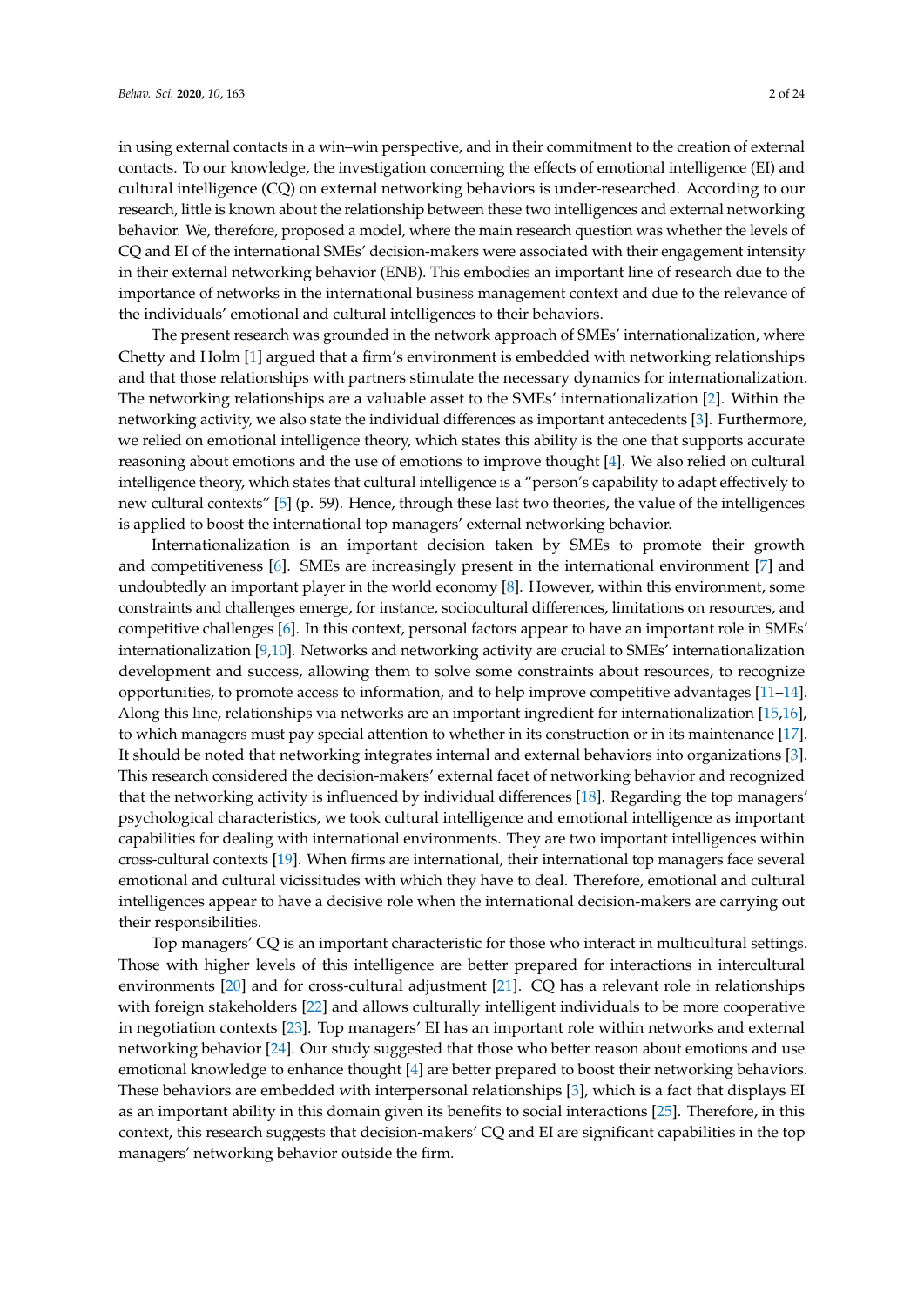In the context of international business management, like other investigations, our research reinforced the importance and the central role of the top managers' psychological characteristics [\[26](#page-20-11)[,27\]](#page-20-12), as well as its importance in their networking behavior [\[22,](#page-20-7)[28,](#page-20-13)[29\]](#page-20-14). Networks are an important phenomenon in SMEs' internationalization, where top managers are faced with a lot of network relationships in the performance of their international roles. Therefore, networking is seen as a relevant behavior with important implications for firms and for the performance of international top managers. In this vein, understanding which drivers of networking behavior are significant and affect the relationships' performance is an important line of research. The psychological characteristics are an important area of study in the domain where the present research was focused [\[28\]](#page-20-13). In fact, at the individual level, the psychological domain was emphasized as it encompasses important drivers for networking [\[3\]](#page-19-2). For instance, personality is a significant antecedent that is stressed in the literature [\[3,](#page-19-2)[28\]](#page-20-13). In this context, Johanson and Vahlne [\[30\]](#page-20-15) stressed that the business environment is a network where relationships embody cognitive and emotional dimensions.

As emphasized above, we took CQ and EI as drivers of the international decision-makers' external networking behavior. CQ contributes to SMEs' international network ties, helping to build quality relationships with foreign customers, suppliers, and competitors [\[22\]](#page-20-7). Its role in the intercultural contexts is identifiable by the fact that culturally intelligent individuals are more prone and prepared to interact with others because they are more capable of cross-cultural adjustment and exhibiting cooperative motives and motivation [\[21](#page-20-6)[,31](#page-20-16)[,32\]](#page-20-17). According to Leonidou et al. [\[29\]](#page-20-14), EI is an important capability that enhances an effective interaction with others, positively impacting the communication, the social bonds, decreasing relational distance, and levels of conflict within the exporter–importer relationships. However, this emotional capability is characterized by a scarcity of studies in cross-border relationships [\[29\]](#page-20-14).

Concerning the structure of this research, Section [2](#page-2-0) is composed of the theoretical foundation regarding external networking behavior, emotional intelligence, cultural intelligence, and the development of the hypotheses. In Section [3,](#page-7-0) the methodology followed is addressed. In Section [4,](#page-10-0) we present the empirical results of the hypothesis testing. Section [5](#page-16-0) contains the discussion and the theoretical and empirical implications of the research. Finally, Section [6](#page-18-0) presents the conclusion and addresses the limitations of this research and proposes future research avenues.

#### <span id="page-2-0"></span>**2. Theoretical Background and Hypotheses Formulation**

#### *2.1. External Networking Behavior*

The relevance of personal relationships is present in business internationalization, a fact that gives emphasis to the networks as an important subject of research in this context [\[13,](#page-19-12)[14,](#page-19-11)[30,](#page-20-15)[33\]](#page-20-18). Top managers' networking relationships matter and embody a crucial social activity in business reality [\[16](#page-20-1)[,24\]](#page-20-9). Networking is seen as a behavioral activity that is important to career success [\[18\]](#page-20-3), to job performance, and for access to strategic information [\[3\]](#page-19-2), as well as in overcoming some entrepreneurial constraints [\[34\]](#page-20-19). Concerning SMEs, networking is an important internationalization booster and a relevant source of information [\[2\]](#page-19-1). It is considered an individual behavior construct where "individuals differ in the amount of networking they engage in" [\[18\]](#page-20-3) (p. 113). In this research, we focused on the decision-makers' networking and followed the networking definition of Gibson et al. [\[3\]](#page-19-2): "networking is a form of goal-directed behavior, both inside and outside of an organization, focused on creating, cultivating, and utilizing interpersonal relationships" (p. 150). This investment in social relationships [\[18\]](#page-20-3), besides being an important source of information [\[35\]](#page-20-20), allows for the recognition of opportunities and problem solving [\[3,](#page-19-2)[34\]](#page-20-19).

ENB concerns individuals' behavior with contacts from other organizations, i.e., behaviors about developing relationships outside the firm [\[35\]](#page-20-20). ENB is grounded on the approach of networking that considers both an internal and an external facet of it, and within each facet, the process of relationship development through building, maintaining, and using contacts [\[28\]](#page-20-13). In fact, these stages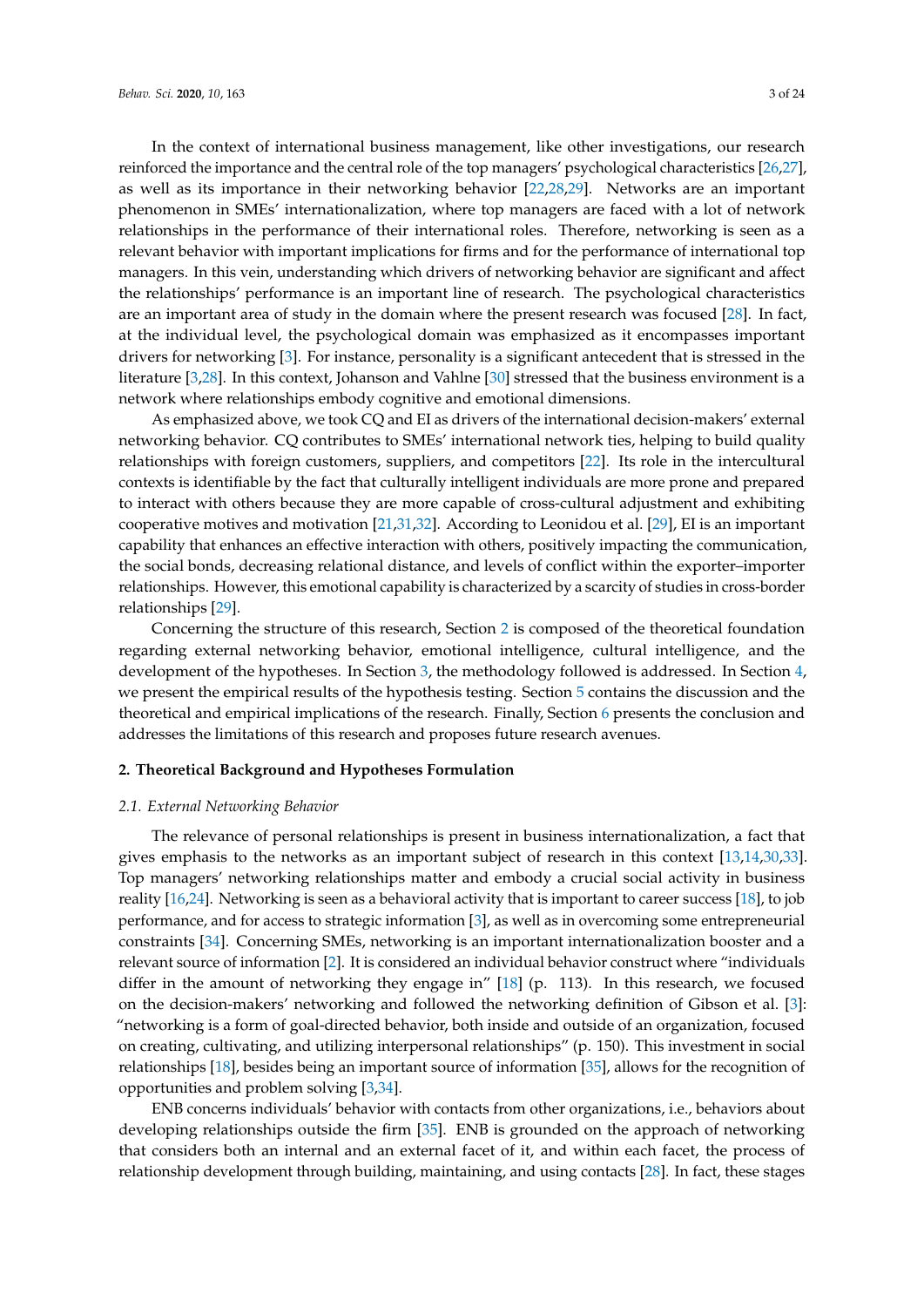of development must be distinguished given that networking is a continuous activity and not a stagnant one [\[3\]](#page-19-2). In this study, the decision-makers' ENB embraced three types of behaviors: building external contacts, maintaining external contacts, and using external contacts [\[28\]](#page-20-13). In relation to the antecedents of networking behaviors, individual differences are emphasized in the literature, where the psychological ones are accentuated [\[3](#page-19-2)[,28\]](#page-20-13).

In the international business management context, to pursue foreign activities and their inherent challenges, managers need some important skills [\[29\]](#page-20-14). This research focused precisely on the decision-makers' psychological characteristics as determinants of their ENB. Leonidou et al. [\[29\]](#page-20-14) highlight that EI and CQ, and other types of intelligence, may influence a diverse number of international activities. Therefore, given the international context at stake, several multicultural interactions emerge, displaying the importance of CQ. Hence, we took CQ as the capability that enables decision-makers to be more prone and prepared to interact within intercultural contexts [\[31\]](#page-20-16). Given that social interactions are the core of networking behaviors [\[3\]](#page-19-2), EI is a capability that promotes better social outcomes [\[25\]](#page-20-10) and enhances an effective interaction with others [\[29\]](#page-20-14), improving its quality [\[36\]](#page-20-21). Thus, this study postulated these characteristics as being relevant antecedents of ENB that contribute to a more dynamic network activity of the decision-makers, i.e., those with higher levels in these intelligences engage in networking behaviors more than others.

# *2.2. Emotional Intelligence*

In the present research, we focused on the EI of the international SMEs' decision-makers. It is important to study EI in the organizational context [\[29](#page-20-14)[,37\]](#page-20-22). However, in the international business management context, there is a substantial lack of research about its role [\[21\]](#page-20-6).

Within organizations, given that interactions between individuals are a reality, emotions thrive and emotionally intelligent individuals will be better prepared to perform their responsibilities [\[38\]](#page-21-0). "Emotional intelligence concerns the ability to carry out accurate reasoning about emotions and the ability to use emotions and emotional knowledge to enhance thought" [\[4\]](#page-19-3) (p. 511). Following Wong and Law [\[36\]](#page-20-21), we took EI as a multidimensional construct that is constituted by four dimensions: self-emotions appraisal (SEA), others-emotions appraisal (OEA), use of emotion (UOE), and regulation of emotion (ROE).

This is an important ability that allows for an effective adjustment of those who operate in multicultural settings [\[21\]](#page-20-6). It improves social functioning, and higher-level EI individuals are more socially competent, have better quality in their relationships, are more interpersonally sensitive, and work and communicate better with others [\[39\]](#page-21-1). Therefore, we took EI as a significant antecedent of decision-makers' ENB, given that this behavior involves the development of relationships with individuals outside the organization [\[35\]](#page-20-20). In this sense, EI appears to be a major psychological characteristic when managers interact with others to build, maintain, and use their external relationships. Higher-level EI individuals tend to be perceived more positively, e.g., pleasant and empathic [\[4\]](#page-19-3).

Meeting people outside the organization takes more effort than internal networking [\[28\]](#page-20-13). The establishment and creation of new contacts is a challenging and consuming social activity [\[28\]](#page-20-13). Maintaining and using contacts is related to interactions with known people, friends, or colleagues [\[40\]](#page-21-2). Thus, to managers, these circumstances suggest a determinant role of knowing how to deal with emotions. Emotions influence social interactions, and emotional intelligence, besides promoting a better dynamic with social environments [\[41\]](#page-21-3), is a determinant capability in the management of relationships [\[29\]](#page-20-14). Higher levels of EI help to avoid interpersonal conflicts in social and business contexts [\[25\]](#page-20-10). In the international business management context, Leonidou et al. [\[29\]](#page-20-14) stressed that the exporters' EI promotes a positive atmosphere in the relationship with import buyers, which enhances communication and social bonding and reduces the relational distance and conflict. According to the results of Delpechitre et al. [\[42\]](#page-21-4), the higher the abilities of salespeople to use and perceive emotions, the higher the tendency of customers to exhibit customer value co-creation behaviors. In their study, EI also showed an influence over the customers' commitment to salespeople. Hence, EI has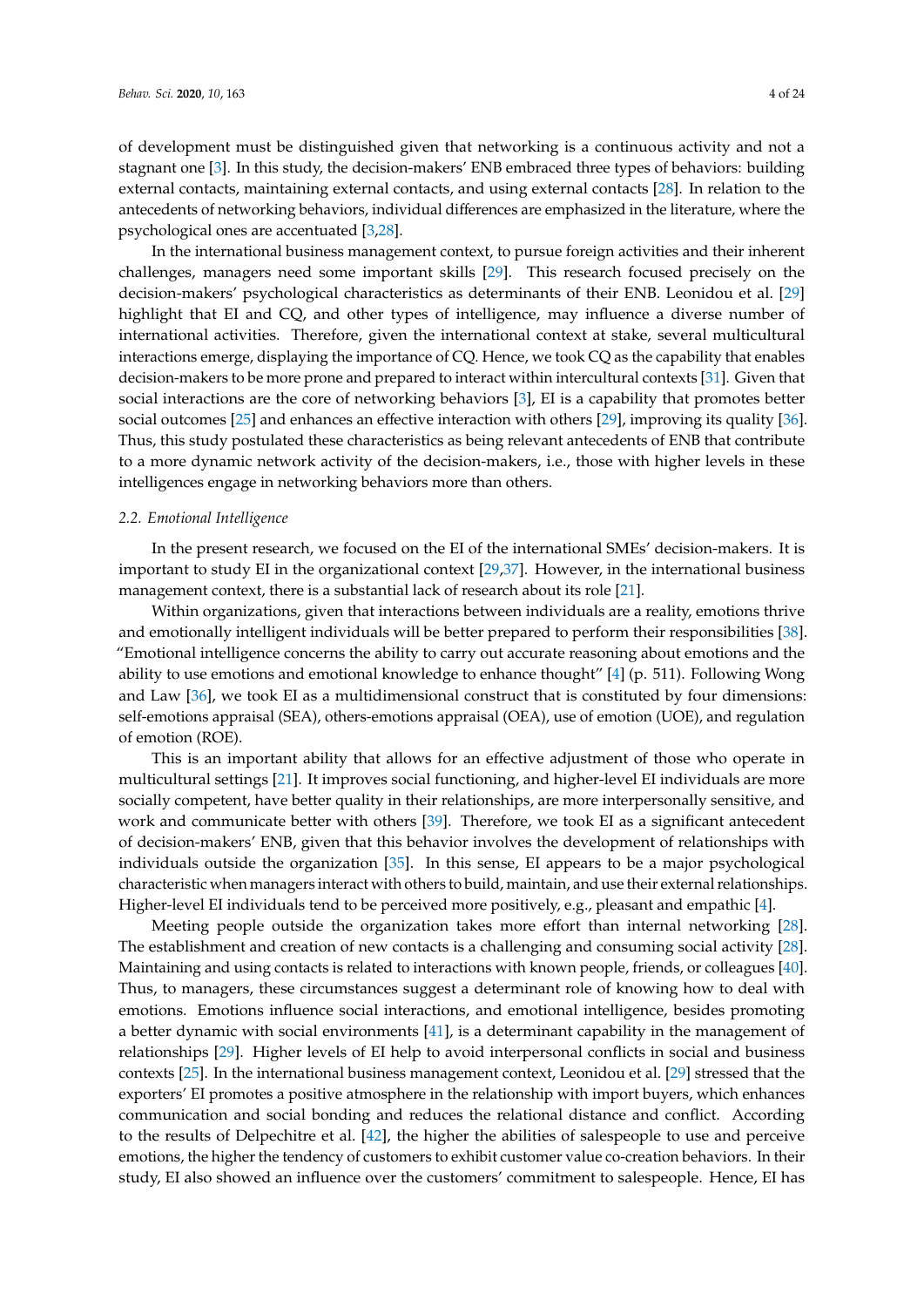a widespread positive effect in organizational contexts, e.g., job performance [\[38\]](#page-21-0), individual ethics, ethics and success perceptions [\[43\]](#page-21-5), entrepreneurial style, external networking behavior [\[24\]](#page-20-9), and creating win–win situations with others [\[44\]](#page-21-6). In diverse life outcomes, the predictive value of EI is identified, among others, in better social relations, better work relationships and negotiations, and better psychological well-being [\[4\]](#page-19-3). According to Torres-Coronas and Vidal-Blasco [\[45\]](#page-21-7), the ability to regulate emotions influences entrepreneurs' networking behavior in a way that promotes better business relationships.

Consequently, taking the above into consideration, the present research took EI as a predictor of ENB and its dimensions. Those that possess higher levels in this intelligence perform better than others in terms of external networking behavior. In summary, EI should help to capitalize on decision-makers' actions toward ENB. Therefore, we formulate Hypothesis 1 (H1) as the following:

**Hypothesis 1 (H1).** *The higher the level of a decision-maker's EI, the better their performance regarding their ENB.*

#### *2.3. Cultural Intelligence*

For those who interact in the international business management context, CQ is a significant capability [\[46\]](#page-21-8). It is a critical facilitator for individuals to interact well in cross-cultural business environments [\[32\]](#page-20-17). Cross-cultural capabilities are a determinant in international negotiations, which allows for understanding, communication, and behavioral flexibility with different cultures [\[23\]](#page-20-8). The cultural diversity present in life in general and in the working context calls for people's abilities to interact with individuals from different cultures and to interact with the most diverse cultural aspects [\[19,](#page-20-4)[46,](#page-21-8)[47\]](#page-21-9). In the international SME context, the interaction with different foreign stakeholders is a reality with which managers have to deal and preferentially with high-quality relationships [\[22\]](#page-20-7). According to Earley and Ang [\[5\]](#page-19-4), "cultural intelligence refers to a person's capability to adapt effectively to new cultural contexts" (p. 59). Following Ang et al. [\[48\]](#page-21-10), we took CQ as a multidimensional construct with four dimensions: metacognitive (MC), cognitive (COG), motivational (MOT), and behavioral (BEH).

In relation to networking, its core characteristic is concerned with behaviors toward interpersonal relationships [\[3\]](#page-19-2) by building and cultivating them [\[40\]](#page-21-2). Hence, given the international business management context of the present research, it should be emphasized that "CQ is a critical competency that allows SME entrepreneurs to develop good relationships with foreign network ties" [\[22\]](#page-20-7) (p. 424). In line with this, some effects should be emphasized given their importance to cross-cultural interactions. According to Imai and Gelfand [\[32\]](#page-20-17), CQ enhances the effectiveness of intercultural negotiation processes and allows for culturally intelligent individuals to be more confident, motivated, and cooperative in intercultural relationships. CQ also exhibits a positive effect on cross-cultural adjustment [\[21\]](#page-20-6), which leads to a reduction of cultural shock when contact with different cultures takes place [\[31\]](#page-20-16). Higher-level CQ individuals have a better knowledge of different cultural norms, practices, and conventions; are more capable to adapt themselves to intercultural settings; are more easily accepted by their counterparts; are more capable of developing better interpersonal relationships [\[21\]](#page-20-6). Therefore, CQ constitutes an important capability regarding managers' engaging effectively in multicultural interactions, managing conflicts [\[20\]](#page-20-5), and exhibiting cooperative behaviors in negotiation contexts [\[23\]](#page-20-8). According to Charoensukmongkol [\[22\]](#page-20-7), CQ has an important and positive effect on international network ties, i.e., on the quality of the managers' relationships with foreign stakeholders. CQ reveals the potential to help communicate better with others in multicultural settings and to build networks with better relationships [\[22\]](#page-20-7). Higher-level CQ individuals are not only more able to understand cultural differences but also to utilize them in more productive ways, leading to building relationships and even trust [\[49\]](#page-21-11).

As referred, the present research focused on international SMEs' top managers' ENB and on their CQ as a significant antecedent. CQ emerges as a fundamental competence within the increasing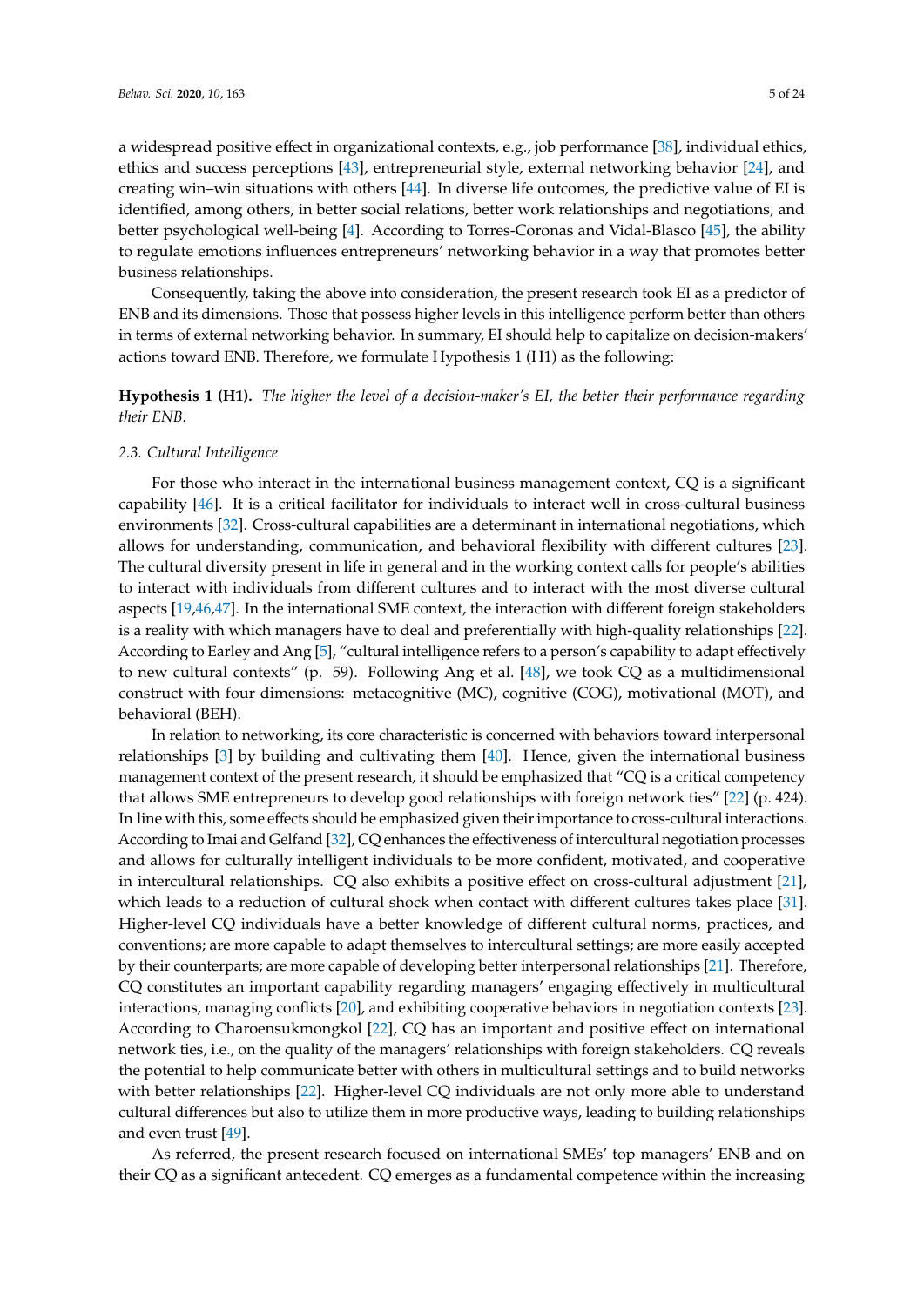cultural interactions in business reality, with its cultural differences, challenges, and complexities [\[47\]](#page-21-9). Taking the above into consideration, we assumed that CQ was a predictor of ENB and its dimensions. Higher-level CQ individuals perform better than others in terms of their ENB. CQ should help to capitalize on decision-makers' actions toward ENB. Therefore, we formulated Hypothesis 2 (H2) as the following:

# **Hypothesis 2 (H2).** *The higher the level of a decision-maker's CQ, the better their performance regarding their ENB.*

Earley and Mosakowski [\[47\]](#page-21-9) stated that "cultural intelligence is related to emotional intelligence, but it picks up where emotional intelligence leaves off" (p. 139). Accordingly, high levels of EI within a specific culture are not necessarily converted into a successful adaptation to different cultural contexts [\[19\]](#page-20-4). Taking this into account, the emotional capability underlying EI is not automatically reflected in different cultural contexts [\[50\]](#page-21-12). In addition, and as it was stressed, CQ is a facilitator capability that allows for interacting well in intercultural settings [\[32\]](#page-20-17), allowing managers to communicate better with others and promoting superior relationships [\[22\]](#page-20-7). CQ improves the effectiveness of intercultural negotiation processes and allows individuals to be more confident, motivated, and cooperative in intercultural relationships [\[32\]](#page-20-17). Lin et al. [\[21\]](#page-20-6) showed the positive effect of CQ on cross-cultural adjustment. Therefore, due to the important value of CQ in international contexts, we formulated Hypothesis 3 (H3) as the following:

**Hypothesis 3 (H3).** *In the international context, a decision-maker's CQ is a more significant predictor of ENB than their EI.*

#### *2.4. Relationship between the Dimensions of the Constructs and the Final Research Model Overview*

Taking into consideration the multidimensional nature of the constructs, we intended to go deeper regarding our analysis concerning the relationship between the dimensions of EI and CQ with the dimensions of the top managers' international ENB. We took the external networking behaviors to include the following three dimensions: building and maintaining external contacts (BMEC), using external contacts in a win–win perspective (UECWW), and commitment to creating external contacts (CCEC). The EI was composed of self-emotions appraisal (SEA), others-emotions appraisal (OEA), use of emotion (UOE), and regulation of emotion (ROE). Therefore, we suggest that those who better assess and learn about their own emotions (SEA), thereby promoting better social interactions [\[51\]](#page-21-13), are better prepared to build and maintain external contacts, to use external contacts in a win–win perspective, and to commit to creating external contacts. Concerning others-emotions appraisal, we proposed that the better the top managers' perception and understanding of others' emotions [\[38\]](#page-21-0) is, as well as their capability to create empathy and more fruitful relationships [\[51\]](#page-21-13), the better they will build and maintain external contacts, use external contacts in a win–win perspective and commit to creating external contacts. The use of one's emotional capability promotes reasoning, problem-solving, and interpersonal communication [\[39\]](#page-21-1), as well as a greater encouragement to continuously do better [\[52\]](#page-21-14). The regulation of emotion allows individuals to regulate their emotions, thereby preventing, reducing, enhancing, or modifying self-emotional responses [\[39\]](#page-21-1). Thus, we proposed that these last two emotional capabilities allowed the international top managers to better build and maintain external contacts, to better use external contacts in a win–win perspective, and to better commit to creating external contacts. In relation to CQ, this intelligence integrated the metacognitive (MC), cognitive (COG), motivational (MOT), and behavioral (BEH) dimensions. Therefore, we suggested that the dimension that empowers top managers with the cultural awareness that allows them to draw up cognitive strategies and enhance their awareness about cultural interactions (MC) [\[48\]](#page-21-10), as well as the dimension that reflects the knowledge in different cultures (COG) [\[50\]](#page-21-12), making it possible to identify the different cultural characteristics within multicultural contexts [\[22\]](#page-20-7), will positively affect the top managers, causing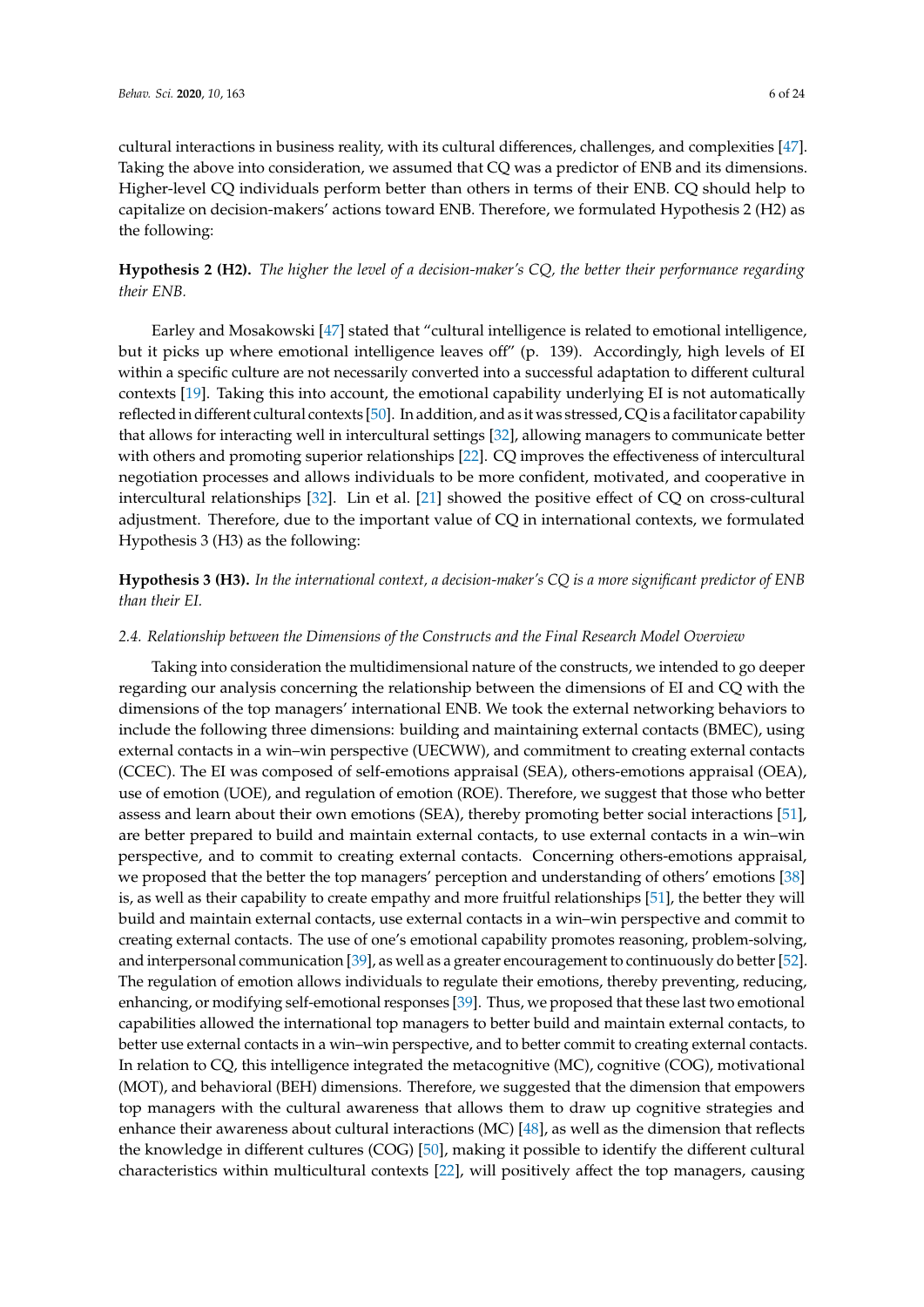them to do better at building and maintaining their external contacts, using their external contacts in a win–win perspective, and better committing to creating external contacts. We finally proposed that these external networking behaviors may be improved due to the international decision-makers' capabilities regarding their direct attention and energy that is dedicated to diverse cultural contexts (MOT) [\[48\]](#page-21-10), as well as their ability to act appropriately and to adapt verbal and nonverbal behaviors in intercultural interactions (BEH) [\[50\]](#page-21-12).

In this sense, we formulated hypotheses four (H4) to nine (H9) as the following:

**Hypothesis 4 (H4).** The higher the level of a decision-maker's EI dimensions (SEA, OEA, UOE, and ROE),  $\mu_{\text{tot}}$ *the better the performance of their ENB regarding building and maintaining external contacts (BMEC). the better the performance of their ENB regarding building and maintaining external contacts (BMEC).*

**Hypothesis 5 (H5).** The higher the level of a decision-maker's EI dimensions (SEA, OEA, UOE, and ROE),  $\mu$ the better the performance of their ENB regarding using external contacts in a win–win perspective (UECWW).

**Hypothesis 6 (H6).** The higher the level of a decision-maker's EI dimensions (SEA, OEA, UOE, and ROE),  $\mu_{\text{tot}}$ *the better the performance of their ENB commitment to creating external contacts (CCEC). the better the performance of their ENB commitment to creating external contacts (CCEC).* 

**Hypothesis 7 (H7).** The higher the level of a decision-maker's CQ dimensions (MC, COG, MOT, and BEH),  $\mu_{\text{tot}}$ *the better the performance of their ENB regarding building and maintaining external contacts (BMEC). the better the performance of their ENB regarding building and maintaining external contacts (BMEC).* 

**Hypothesis 8 (H8).** The higher the level of a decision-maker's CQ dimensions (MC, COG, MOT, and BEH),  $\mu$ the better the performance of their ENB regarding using external contacts in a win–win perspective (UECWW).

**Hypothesis 9 (H9).** The higher the level of a decision-maker's CQ dimensions (MC, COG, MOT, and BEH),  $\mu_{\rm{tot}}$ *the better the performance of their ENB commitment to creating external contacts (CCEC). the better the performance of their ENB commitment to creating external contacts (CCEC).* 

According to the formulated hypotheses (H[1](#page-6-0) to H9), we present the following Figure 1 with the research model. research model.

<span id="page-6-0"></span>

**Figure 1.** Research model overview. **Figure 1.** Research model overview.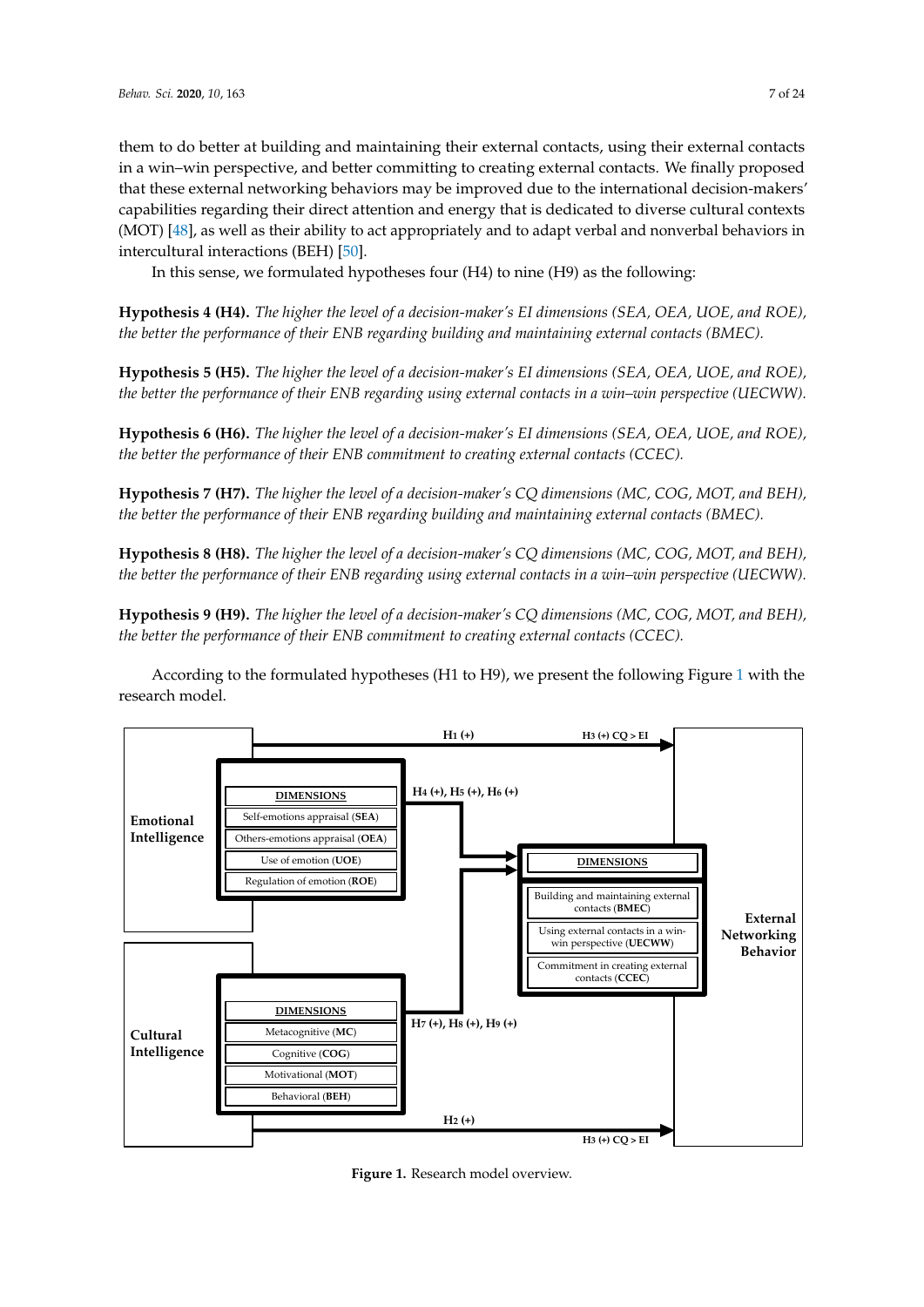# <span id="page-7-0"></span>**3. Empirical Study**

#### *3.1. Data and Sample*

This research focused on decision-makers' external networking behaviors in the international business field. Therefore, to study their external networking behaviors in international business environments, data was collected from the decision-makers directly responsible for international activities in Portuguese international SMEs. The sample was composed of founders, owners, chief executive officers (CEOs), managers of international activities, international market managers, or commercial managers. As a criterion for inclusion in the study, we requested the position of each respondent and followed the European Union's definition of SMEs [\[53\]](#page-21-15). In the preliminary data examination, the respondents with incomplete information and the responses that did not comply with the SME criteria were excluded. Additionally, two respondents were eliminated from the database due to unengaged responses. Their answer variability was very close to zero [\[54\]](#page-21-16) and a cutoff of less than 0.3 in the standard deviation of the responses was applied [\[55\]](#page-21-17). Therefore, 307 responses met the necessary criteria for further analysis. Regarding the missing data, we identified one case relating to the control variable "year of birth" of the respondent and one case in the respondents' international experience (RIE). In these cases, we adopted the mean of the position group of the respondent. In relation to outliers, no questions were assumed in this subject, except in one observation regarding the RIE, where the value of the respondent seemed to be a typing error, which was replaced by the mean of the position occupied by the individual. In terms of the normality assumption, with samples of 200 cases or more, non-normality issues tend to be diminished [\[56\]](#page-21-18). The following Table [1](#page-7-1) addresses the sample analysis in regard to the participants' position, gender, and age.

<span id="page-7-1"></span>

| <b>Position/Gender</b>               | Proportion | Age (Average) |
|--------------------------------------|------------|---------------|
| Founders and owners                  | 46.9%      | 51            |
| Male                                 | 35.5%      | 51            |
| Female                               | 11.4%      | 50            |
| CEOs                                 | 21.8%      | 51            |
| Male                                 | 16.9%      | 52            |
| Female                               | $4.9\%$    | 45            |
| Commercial managers                  | 13.7%      | 43            |
| Male                                 | 7.2%       | 44            |
| Female                               | 6.5%       | 41            |
| Managers of international activities | 13.0%      | 43            |
| Male                                 | 8.5%       | 45            |
| Female                               | 4.6%       | 38            |
| International market managers        | 4.6%       | 40            |
| Male                                 | $3.3\%$    | 40            |
| Female                               | $1.3\%$    | 39            |
| Total                                | 100%       | 48            |

**Table 1.** Sample analysis (participants' position, gender, and age).

CEOs: chief executive officers.

The average age of participants was approximately 50 and 45 years old, for males and females, respectively, and the average of the respondents' international experience was living in 1.2 countries.

#### *3.2. Procedure*

The survey, as a data collection instrument, was pretested by a panel of 10 individuals representing managers in internationalized enterprises. Minor changes were made in a few items. The data was collected from 2–30 April 2019, exclusively through online surveys sent by e-mail. In the survey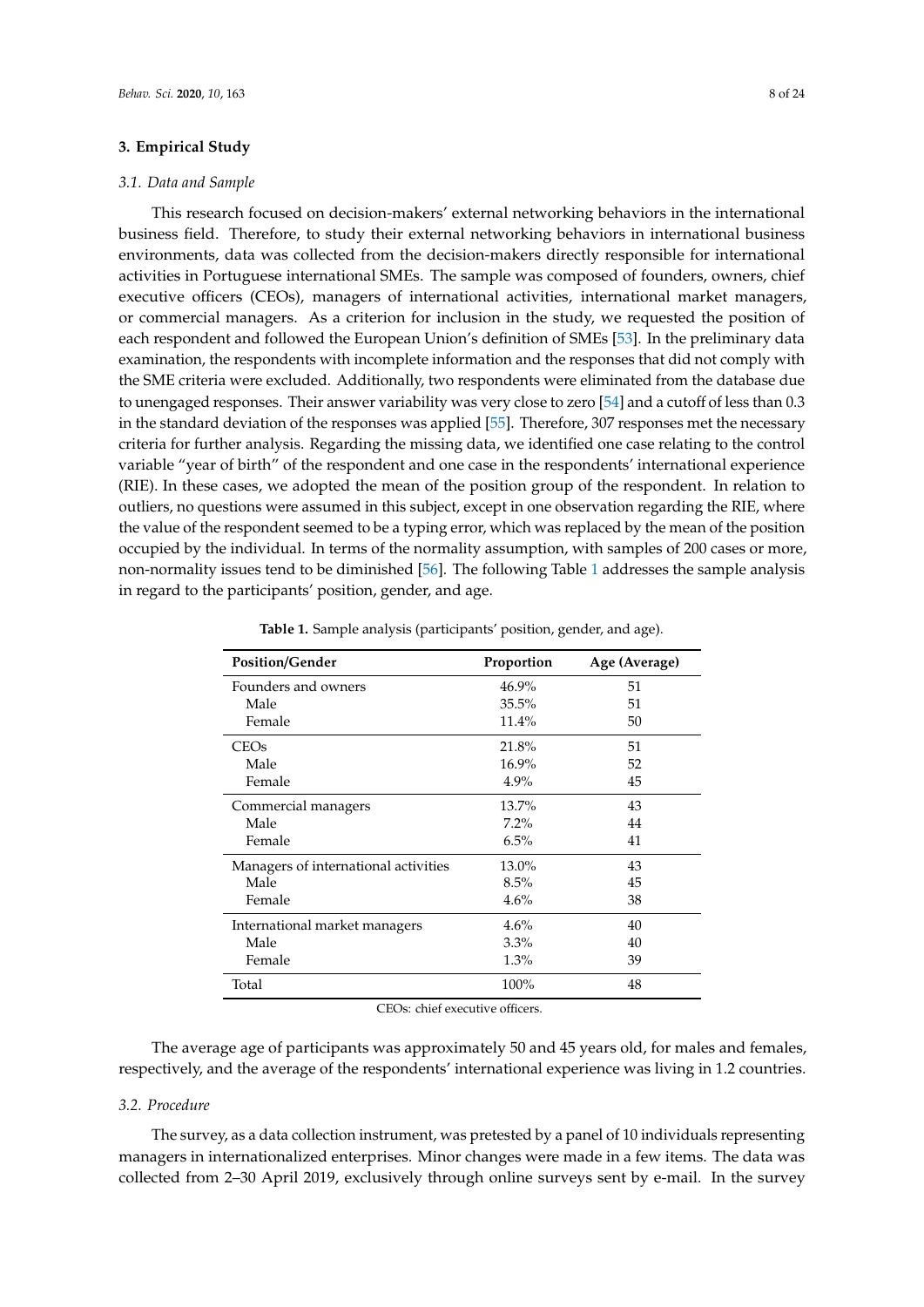development, we used previously validated scales with minor adaptations. All scales were in the English language but the sample was made up of native Portuguese speakers. To carry out this research in the Portuguese context, in relation to EI, we used the Portuguese translation of the Wong and Law Emotional Intelligence Scale (WLEIS) by Rodrigues et al. [\[57\]](#page-21-19). In the case of CQ, we used the Cultural Intelligence Scale (CQS) of Ang et al. [\[48\]](#page-21-10), which was translated into Portuguese by Sousa et al. [\[58\]](#page-21-20). The ENB and Social Desirability (SD) scales were translated from English into Portuguese. We used the Behling and Law [\[59\]](#page-21-21) translation/back-translation procedure with two bilingual scholars in Portuguese and English. The versions were compared, a new interaction was required, and final minor adjustments were made in a few items.

In business management research, the use of self-reporting measures is prone to bias, where the appearance of the social desirability effect in the responses is a reality that must be controlled [\[60\]](#page-22-0). Given the fact that this research used self-report measures, we used SD to control for the socially desirable response tendencies [\[61\]](#page-22-1). This study also controlled for age and gender. The respondents' ages were controlled within the intelligence field, given that, for instance, EI increases with age [\[4\]](#page-19-3). Age and gender may influence networking behaviors [\[18\]](#page-20-3). Gender is also a widely used control variable within EI and CQ studies, given that it may influence them [\[31,](#page-20-16)[62\]](#page-22-2). Concerning the potential influence of managers' international experience on CQ [\[19\]](#page-20-4), and as a source of knowledge to deal with the international environments [\[63\]](#page-22-3), this research measured the respondents' international experience (RIE).

#### *3.3. Portuguese SMEs*

SMEs have high economic and social relevance and are considered the engine of the entire European economy [\[53\]](#page-21-15). Studying international firms, namely exporters, is a recognized field of research in countries like Portugal, where the export activity is decisive for the country's economic growth [\[64\]](#page-22-4). This study focused on the Portuguese international SMEs' business context. In the Portuguese context, exports have grown and played a major role in rebalancing the economy [\[65\]](#page-22-5). Indeed, for small economies, "internationalization is essential for country growth" [\[66\]](#page-22-6) (p. 183). In this sense, Hortinha et al. [\[67\]](#page-22-7) stated that "for Portuguese companies, exporting is a condition of survival, not only because of the current economic crisis but also because of the country's small market" (p. 42). SMEs' internationalization is a growing phenomenon [\[12\]](#page-19-13) and is important for the development of this type of firm [\[68\]](#page-22-8).

It should be noted that according to the observatory of economic complexity, in 2018, Portugal was the 44th largest export economy in the world [\[69\]](#page-22-9). Therefore, given the importance of SMEs' internationalization to the Portugal business context, and the relevant role that networking has within the internationalization of firms, it has become highly pertinent to analyze the performance capacity of the international top managers in their external networking behaviors, as well as the psychological characteristics that can boost those behaviors. In the international context, emotional and cultural vicissitudes may emerge for those managers in charge of the firms' international activities due to the highly multicultural environments that they have to deal with. Thus, the present study took emotional intelligence and cultural intelligence as the top managers' major characteristics that influence their ability to perform their external networking behaviors.

According to the European Commission [\[65\]](#page-22-5), the Portuguese context has the potential to promote a greater internationalization of SMEs. Therefore, understanding the role of the international top managers' characteristics in their international ENB is highly relevant to the firms' international activities. Those behaviors may help managers to recognize and exploit new opportunities and promote more and better international sales. In summary, with the application of this study in the Portuguese international SMEs' context, we intended to understand whether the psychological characteristics in this research helped to improve the international top managers' international behaviors regarding building and maintaining external contacts, using external contacts in a win–win perspective, and in the commitment to creating external contacts.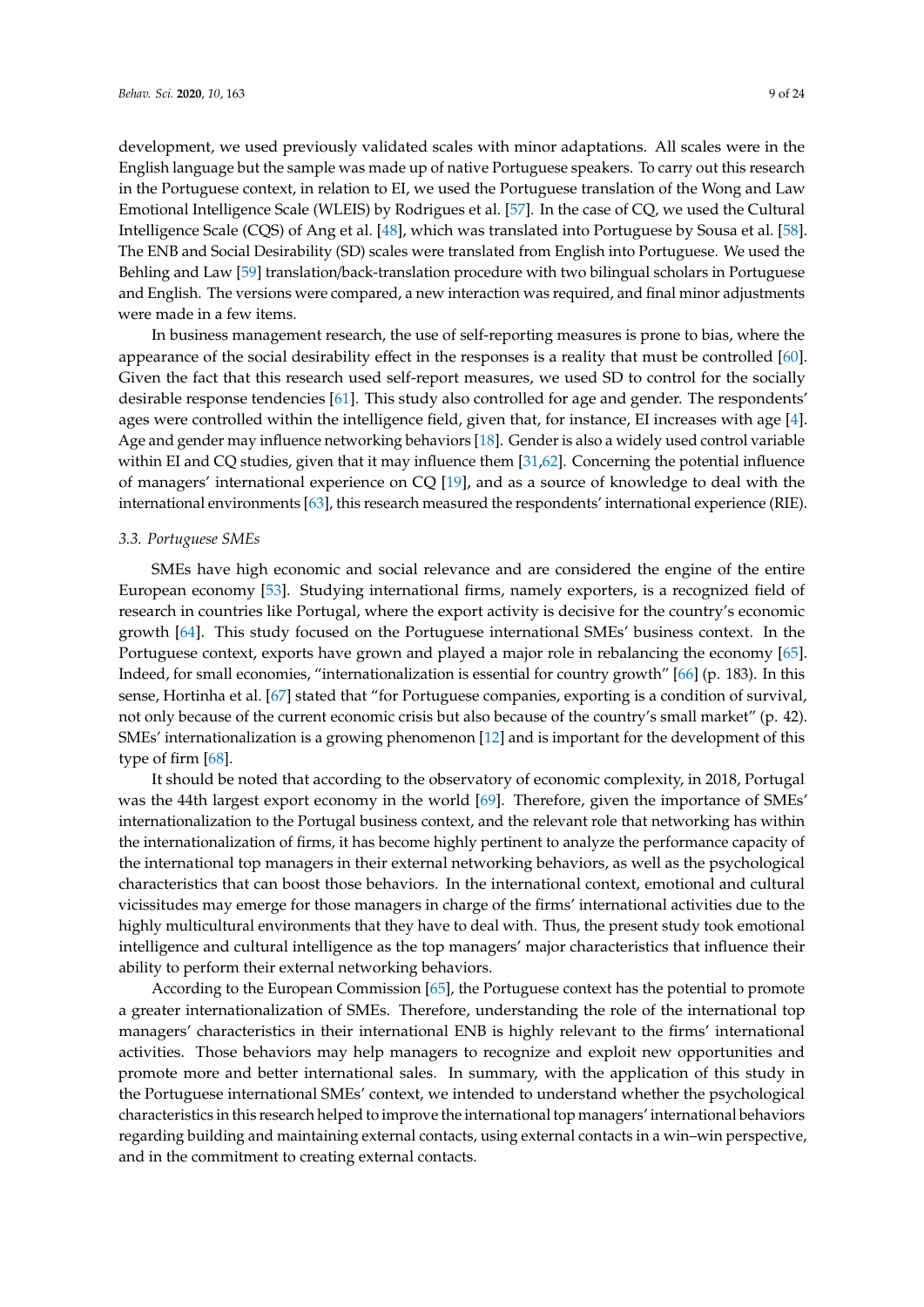#### *3.4. Measurement*

# 3.4.1. External Networking Behavior

Networking is a complex construct with operationalization and measurement difficulties [\[3\]](#page-19-2). The present research followed a multidimensional approach. As referenced by Wolff and Moser [\[70\]](#page-22-10), in the article "Entwicklung und Validierung einer Networkingskala (Development and validation of a networking scale)," which was published in the journal *Diagnostica* in 2006, Wolff and Moser developed a 44-item German measure of networking. This scale distinguishes between internal and external networking behaviors, with twenty-two items each [\[40\]](#page-21-2). In each one, the scale is a multidimensional one, composed of building contacts, maintaining contacts, and using contacts [\[40\]](#page-21-2). Concerning the original scale, ENB has seven items on building external contacts, seven items on maintaining external contacts, and eight items on using external contacts [\[28,](#page-20-13)[40\]](#page-21-2). Given that it facilitates a more parsimonious survey, we used and adapted the ENB nine-item scale applied by Naudé et al. [\[24\]](#page-20-9) to assess the networking of the international top managers with others outside the firm. Each dimension, namely, building external contacts (BEC), maintaining external contacts (MEC), and using external contacts (UEC), has three items. At this point, we should state that some modifications concerning the ENB factorial structure will emerge in the results section. In this respect, we found three dimensions that required an interpretation that was different from the original one. After the interpretation, we designated the first factor as building and maintaining external contacts (BMEC), the second factor as using external contacts in a win–win perspective (UECWW), and the third one as a commitment to creating external contacts (CCEC).

# 3.4.2. Emotional Intelligence

In the present research, the scale of EI was a self-reported psychometric measure under the theoretical framework of EI as an ability [\[71\]](#page-22-11), following Salovey and Mayer's [\[51\]](#page-21-13) and Mayer and Salovey's [\[72\]](#page-22-12) four-dimensional modeling definition. To measure EI, we used the scale of sixteen items developed by Wong and Law [\[36\]](#page-20-21). The WLEIS evaluates the overall construct of EI and its four dimensions: self-emotions appraisal (SEA), others-emotions appraisal (OEA), use of emotion (UOE), and regulation of emotion (ROE) [\[36,](#page-20-21)[52\]](#page-21-14). This scale is widely used in the literature [\[24](#page-20-9)[,37\]](#page-20-22). A high score on WLEIS reflects greater levels of EI [\[73\]](#page-22-13).

#### 3.4.3. Cultural Intelligence

To measure CQ, we used Ang et al.'s [\[48\]](#page-21-10) self-report psychometric four-dimensional scale with twenty items, known as the CQS, which follows Earley and Ang's [\[5\]](#page-19-4) definition of CQ. This scale evaluates CQ as a multidimensional construct composed of four dimensions: metacognitive (MC), cognitive (COG), motivational (MOT), and behavioral (BEH), which supports the overall construct of CQ [\[48\]](#page-21-10). This is a widely used scale for assessing CQ [\[22,](#page-20-7)[23](#page-20-8)[,31,](#page-20-16)[32\]](#page-20-17). A high score on the CQS reflects the ability to better adjust, understand, and behave in new cultures [\[21\]](#page-20-6).

These three constructs (ENB, EI, and CQ) were measured on a five-point Likert scale response format with 1—strongly disagree, 2—disagree, 3—neither agree nor disagree, 4—agree, and 5—strongly agree.

#### 3.4.4. Control Variables

#### *Social Desirability (SD)*

With the use of self-reported measures, it is crucial to measure the socially desirable response tendency, whether in the context of personality, affection, attitudes, and other individual characteristics [\[74\]](#page-22-14). To this end, Reynolds [\[74\]](#page-22-14) developed three short versions of the Marlowe Crowne Social Desirability Scale (MCSDS). We used Reynolds's [\[74\]](#page-22-14) form C to assess the SD. Despite its thirteen items with a true/false response format [\[75\]](#page-22-15), other studies used a Likert scale response format [\[76\]](#page-22-16).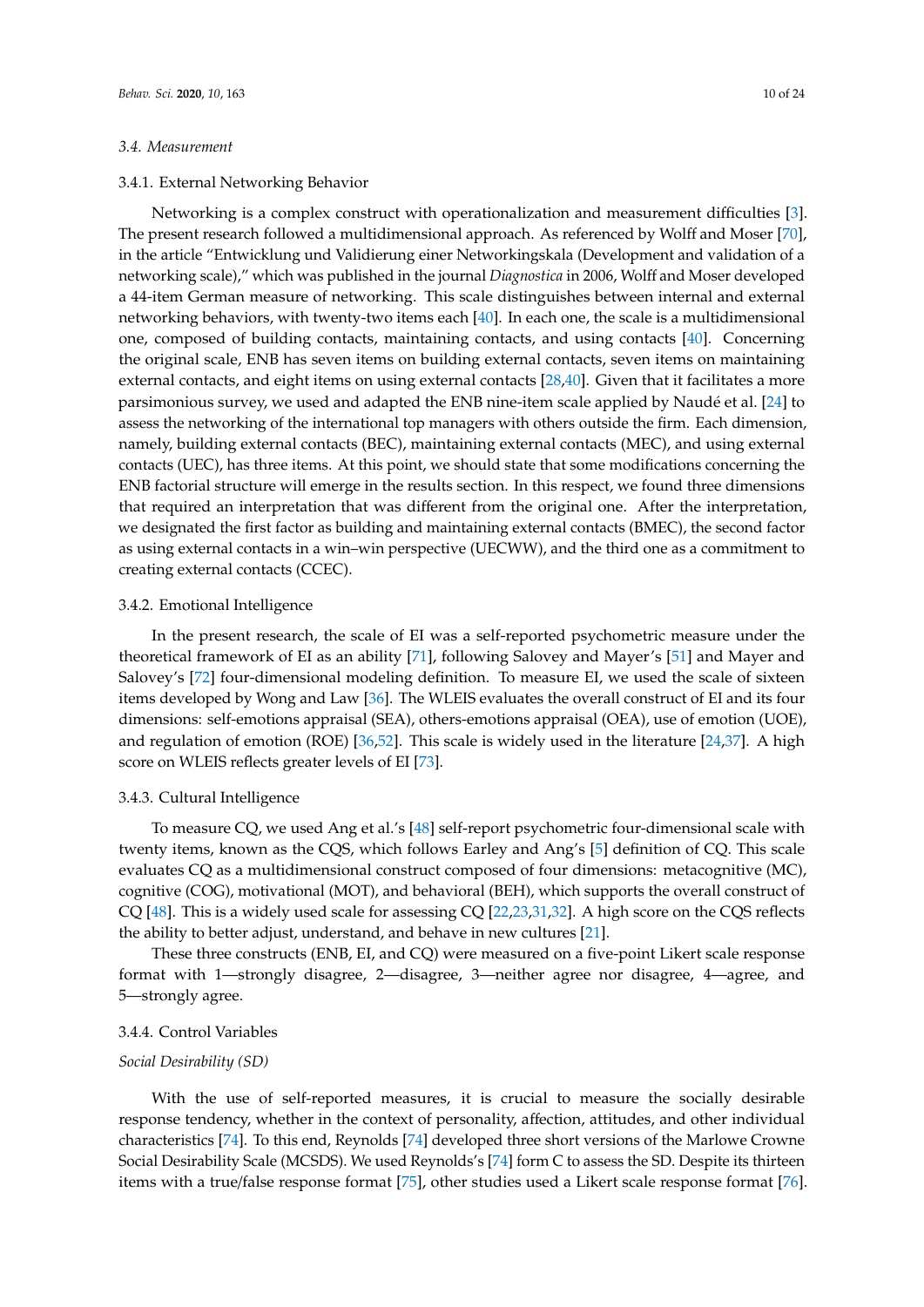We used a five-point Likert scale response format like in the above constructs. The false-oriented items were subject to a reverse score.

# *Age*

The age of the managers is seen as a proxy for their cognitive abilities and knowledge [\[77\]](#page-22-17). In the field of intelligences, age may reflect a positive correlation, e.g., with EI, as stated by Law et al. [\[52\]](#page-21-14). We used the year of birth to measure the age of the respondent.

# *Gender (G)*

Gender may influence the intelligences in the present research; thus, we used it as a control variable, as in other studies in this area [\[31](#page-20-16)[,38](#page-21-0)[,48\]](#page-21-10). It was coded as 1—male and 2—female [\[38\]](#page-21-0).

# *Respondents' International Experience (RIE)*

The international experience of managers influences their knowledge, and despite the existence of more accurate measures of international experience [\[63\]](#page-22-3), we asked for the following information according to Rockstuhl et al. [\[78\]](#page-22-18): please indicate the number of countries where you have lived.

#### *Position*

To participate in this research, the respondents had to hold one of the following positions and indicate which one: founder, owner, CEO, manager of international activities, international market manager, or commercial manager.

#### *3.5. Common Method Bias*

This research took some steps to control and avoid the common method bias (CMB). It should be noted that the same individual provided all the collected data for each firm [\[79\]](#page-22-19). Following Podsakoff et al. [\[79\]](#page-22-19), we took into consideration the respondent's social desirability tendency and the potential existence of item complexity or ambiguity. We also informed the participants about the confidentiality of the responses, the requested honesty, and the non-existence of right or wrong answers [\[79\]](#page-22-19). In addition to the above procedures, and due to the fact that CMB may be a concern, we performed Harman's single-factor test according to Podsakoff et al. [\[79\]](#page-22-19). With this test, 10 factors emerged with eigenvalues greater than one. No single factor emerged, and the first one did not account for the majority of the variance. Therefore, according to Podsakoff et al. [\[79\]](#page-22-19), CMB was not a major problem in this research. Additionally, in order to control for CMB, the analysis of social desirability integrated the hypotheses testing as a control variable to mitigate its effects [\[80\]](#page-22-20).

#### <span id="page-10-0"></span>**4. Results**

The collected data were processed using the IBM SPSS Statistics of the Statistical Package for Social Science program version 25, Armonk, New York, United States of America.

# *4.1. Exploratory Factor Analysis*

We performed an exploratory factor analysis on all the constructs in the study. All dependent, independent, and control variables were tested using the principal components extraction method with a varimax rotation.

Concerning the adapted ENB nine-item scale, according to the exploratory factor analysis, we retained three factors, taking into consideration that there was a total explained variance of 60.69%. That was the criterion that we used for factor extraction. In the field of the social sciences, a factor structure that accounts for an explained variance of 60% (or even less) is considered satisfactory [\[56\]](#page-21-18). After the varimax rotation, the three-factor structure obtained (Table [2\)](#page-11-0) was different from the initial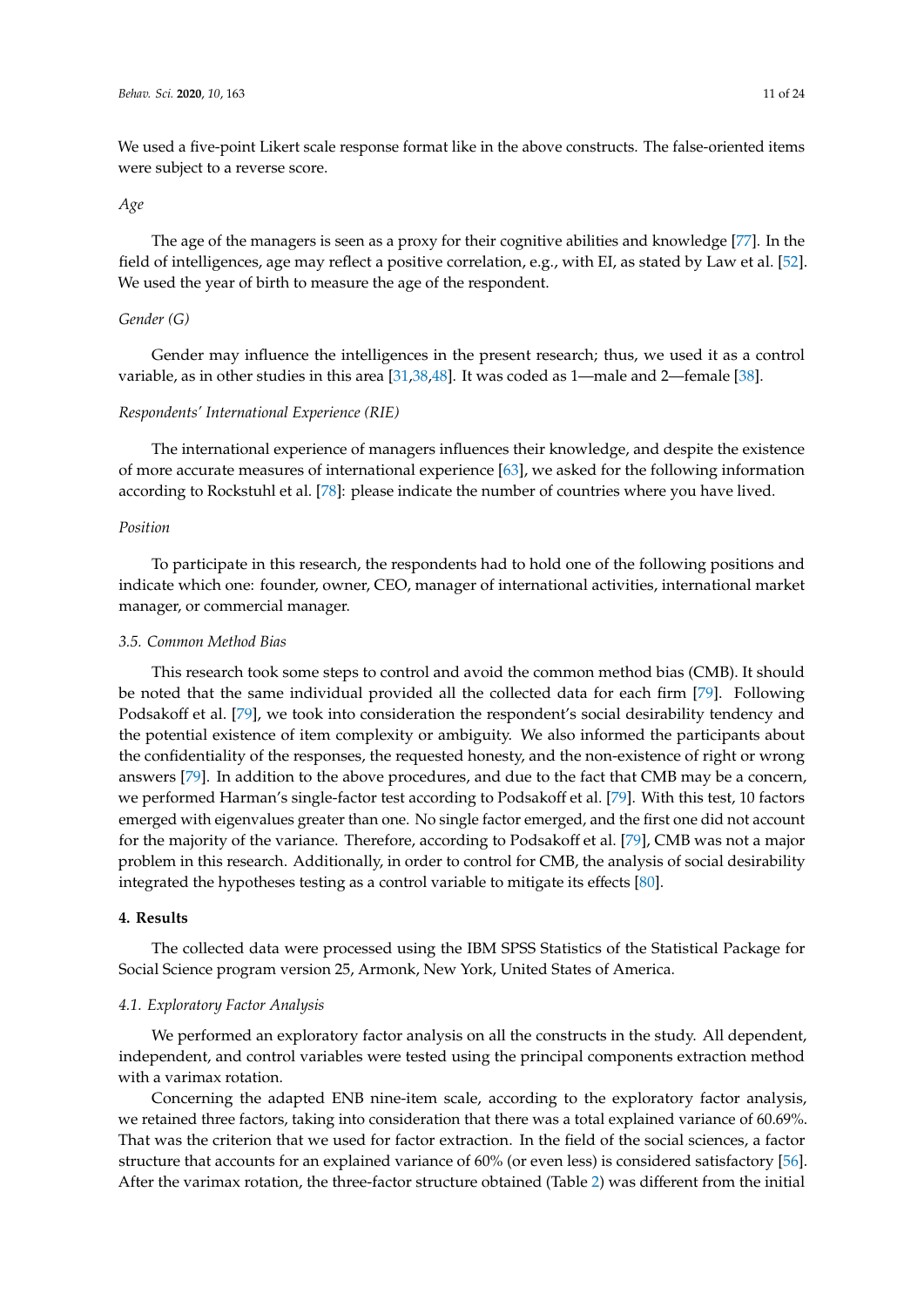analyzing the content of the items, the final factor solution was interpreted as follows. The first factor was composed of item one of building external contacts (BEC), items two and three of maintaining external contacts (MEC), and item one of using external contacts (UEC). As Table [2](#page-11-0) reflects, after the interpretation, we designated factor one as building and maintaining external contacts (BMEC). The second factor was composed of item one of MEC and items two and three of UEC. After the interpretation, we designated this factor as using external contacts in a win–win perspective (UECWW). The final factor was composed of items two and three of BEC. After the interpretation, we designated this factor as a commitment to creating external contacts (CCEC). Therefore, despite not being a radical and extremely different structure, it constituted an interesting approach with new insights for future research. These three factors were extracted, and their associated scores were saved for hypothesis testing.

<span id="page-11-0"></span>

| <b>Scale Items and Factorial Structure</b>                                                                                                                                      | <b>BMEC</b> | <b>UECWW</b> | <b>CCEC</b> |
|---------------------------------------------------------------------------------------------------------------------------------------------------------------------------------|-------------|--------------|-------------|
| <b>BEC 1:</b> I develop informal contacts with professionals outside<br>the organization, both nationals and foreigners, in order to<br>have personal links beyond the company. | 0.756       |              |             |
| <b>BEC 2:</b> I take part in national and international professional<br>meetings.                                                                                               |             |              | 0.830       |
| <b>BEC 3:</b> I use business trips and other national and<br>international programs to build new contacts.                                                                      |             |              | 0.781       |
| MEC 1: When I obtain informal information that might be of<br>importance to partners from other organizations, I pass it on<br>to them.                                         |             | 0.682        |             |
| MEC 2: I use my contacts outside my company to ask for<br>business advice.                                                                                                      | 0.755       |              |             |
| MEC 3: For business purposes, I keep in contact with former<br>national and international partners.                                                                             | 0.585       |              |             |
| UEC 1: If I meet partners from other national and<br>international organizations, I approach them to catch up on<br>news and changes in their professional lives.               | 0.593       |              |             |
| UEC 2: I exchange professional tips and hints with partners<br>from other national and international organizations.                                                             |             | 0.705        |             |
| UEC 3: When I cannot solve a problem at my company, I call<br>partners from other organizations and ask for advice.                                                             |             | 0.787        |             |

|  |  |  | Table 2. Exploratory factor analysis matrix for external networking behavior (ENB). |  |  |  |  |  |
|--|--|--|-------------------------------------------------------------------------------------|--|--|--|--|--|
|--|--|--|-------------------------------------------------------------------------------------|--|--|--|--|--|

BMEC: building and maintaining external contacts, CCEC: commitment to creating external contacts, UECWW: using external contacts in a win–win perspective.

To verify the adequacy of the collected information for factor analysis, we used the Kaiser– Meyer–Olkin (KMO) measure and Bartlett's sphericity test. According to the observed values for all constructs (Table [3\)](#page-12-0), pursuing a factor analysis was highly recommended [\[81\]](#page-22-21). As mentioned above regarding the ENB nine-item scale, we retained three factors (Table [3\)](#page-12-0). From the sixteen EI items, the EI four-factor structure emerged with a total explained variance of 61.47%, verifying the foundations and theoretical principles of the WLEIS (see Table [3\)](#page-12-0). The number of extracted factors was given by the Kaiser's criterion and by a scree plot [\[81\]](#page-22-21). This scale measures EI and its four dimensions, specifically, SEA, OEA, UOE, and ROE [\[52\]](#page-21-14). These factors were extracted, and their associated scores were saved for hypothesis testing. We conducted an equivalent analysis regarding CQ. From the twenty CQ items, item number one in the MOT dimension exhibited cross-loadings. After trying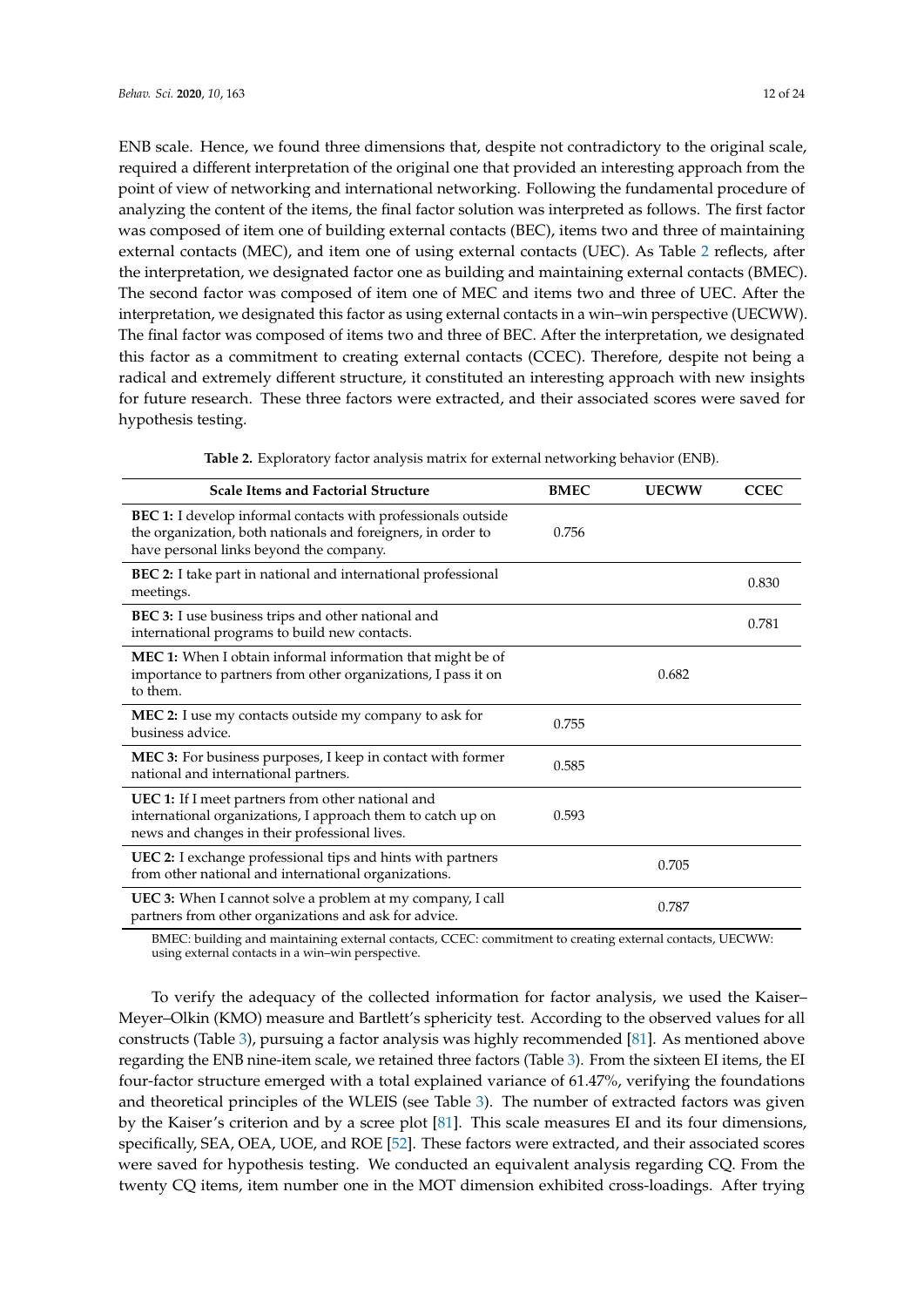different extraction methods with several rotations, we verified the persistence of this scenario and its elimination was performed [\[56\]](#page-21-18). After this elimination, we ran the analysis with the nineteen remaining items. An interpretable and significant factorial structure emerged according to the theoretical and empirical precepts of the CQS, with a total explained variance of 59.63%. This scale measured the four dimensions of CQ [\[48\]](#page-21-10), specifically, MC, COG, MOT, and BEH. Their factor scores were saved for hypothesis testing. According to Hinton et al. [\[82\]](#page-22-22), all the scales and factors exhibited moderate to high internal consistency (Table [3\)](#page-12-0). Regarding the control variable SD with thirteen items, according to the KMO and Bartlett's sphericity test, factor analysis was recommended. However, no unidimensional structure emerged. Given the true/false original response format, according to the original scale of Crowne and Marlowe [\[83\]](#page-22-23), five items were true and eight items were false as part of a socially desirable response. Hence, two dimensions could be expected. Therefore, an exploratory factor analysis (EFA) was performed to define the extraction of two factors. After the factorial structure purification, the final rotated component matrix ended up with two factors and eight items. As a control variable, and due to the total SD scale (eight items) with a Cronbach's alpha of 0.677 (Table [3\)](#page-12-0), we computed a composite score of the average of the items. In summary, the total scale mean scores were calculated for ENB, EI, CQ, and SD.

<span id="page-12-0"></span>

| Heading                                                 | <b>K</b> Items | Kaiser-Meyer-Olkin<br>(KMO) | Bartlett's<br><b>Sphericity Test</b> | Cronbach's Alpha<br>$(\alpha)$ |
|---------------------------------------------------------|----------------|-----------------------------|--------------------------------------|--------------------------------|
| Emotional intelligence (EI) (16 items)                  | 16             | 0.848                       | 0.000                                | 0.865                          |
| SEA: Self-emotions appraisal                            | 4              |                             |                                      | 0.757                          |
| OEA: Others-emotions appraisal                          | 4              |                             |                                      | 0.721                          |
| UOE: Use of emotion                                     | 4              |                             |                                      | 0.700                          |
| ROE: Regulation of emotion                              |                |                             |                                      | 0.874                          |
| Cultural intelligence (CQ) (19 items)                   | 19             | 0.887                       | 0.000                                | 0.888                          |
| MC: Metacognitive                                       | 4              |                             |                                      | 0.792                          |
| COG: Cognitive                                          |                |                             |                                      | 0.852                          |
| <b>MOT:</b> Motivational                                |                |                             |                                      | 0.760                          |
| BEH: Behavioral                                         |                |                             |                                      | 0.792                          |
| External networking behavior (9 items)                  |                | 0.850                       | 0.000                                | 0.783                          |
| BMEC: Building and maintaining external contacts        | 4              |                             |                                      | 0.713                          |
| UECWW: Using external contacts in a win-win perspective | 3              |                             |                                      | 0.652                          |
| CCEC: Commitment to creating external contacts          |                |                             |                                      | 0.553                          |
| Social desirability (SD) (8 items)                      |                | 0.779                       | 0.000                                | 0.677                          |
| SDF: False-oriented items                               |                |                             |                                      | 0.782                          |
| SDT: True-oriented items                                |                |                             |                                      | 0.569                          |

|  | <b>Table 3.</b> Exploratory factor analysis report (EI, CQ, ENB, and SD). |  |  |  |  |  |  |  |
|--|---------------------------------------------------------------------------|--|--|--|--|--|--|--|
|--|---------------------------------------------------------------------------|--|--|--|--|--|--|--|

#### *4.2. Hypotheses Testing*

We performed a correlation and descriptive analysis to get a first glimpse of the relationships between the variables. The results are reported in Table [4](#page-12-1) for a sample size of 307 individuals.

<span id="page-12-1"></span>

| <b>Variables</b> | Mean  | Standard<br><b>Deviation</b> | EI         | CQ        | <b>ENB</b> | <b>SD</b> | G          | Age        | <b>RIE</b> |
|------------------|-------|------------------------------|------------|-----------|------------|-----------|------------|------------|------------|
| EI               | 3.89  | 0.42                         |            | $0.526**$ | $0.285**$  | $0.496**$ | 0.017      | 0.033      | 0.055      |
| <b>CQ</b>        | 3.71  | 0.42                         | $0.526$ ** |           | $0.359**$  | $0.191**$ | 0.017      | $-0.033$   | $0.163**$  |
| <b>ENB</b>       | 3.54  | 0.57                         | $0.285$ ** | $0.359**$ |            | 0.026     | $-0.013$   | $-0.029$   | 0.021      |
| <b>SD</b>        | 3.59  | 0.55                         | $0.496**$  | $0.191**$ | 0.026      |           | 0.044      | $0.188**$  | $0.140*$   |
| G                | 1.29  | 0.45                         | 0.017      | 0.017     | $-0.013$   | 0.044     |            | $-0.211**$ | $-0.053$   |
| Age              | 48.15 | 10.85                        | 0.033      | $-0.033$  | $-0.029$   | $0.188**$ | $-0.211**$ |            | 0.091      |
| <b>RIE</b>       | 1.22  | 1.92                         | 0.055      | $0.163**$ | 0.021      | $0.140*$  | 0.053      | 0.091      |            |

**Table 4.** Descriptive statistics and correlations.

\*\*: Correlation was significant at the 0.01 level (two-tailed). \*: Correlation was significant at the 0.05 level (two-tailed). G: gender, RIE: respondents' international experience.

The key variables of the research were significantly correlated (EI, CQ, and ENB). Age and gender did not reveal any significant correlations with EI, CQ, or ENB. Regarding SD, significant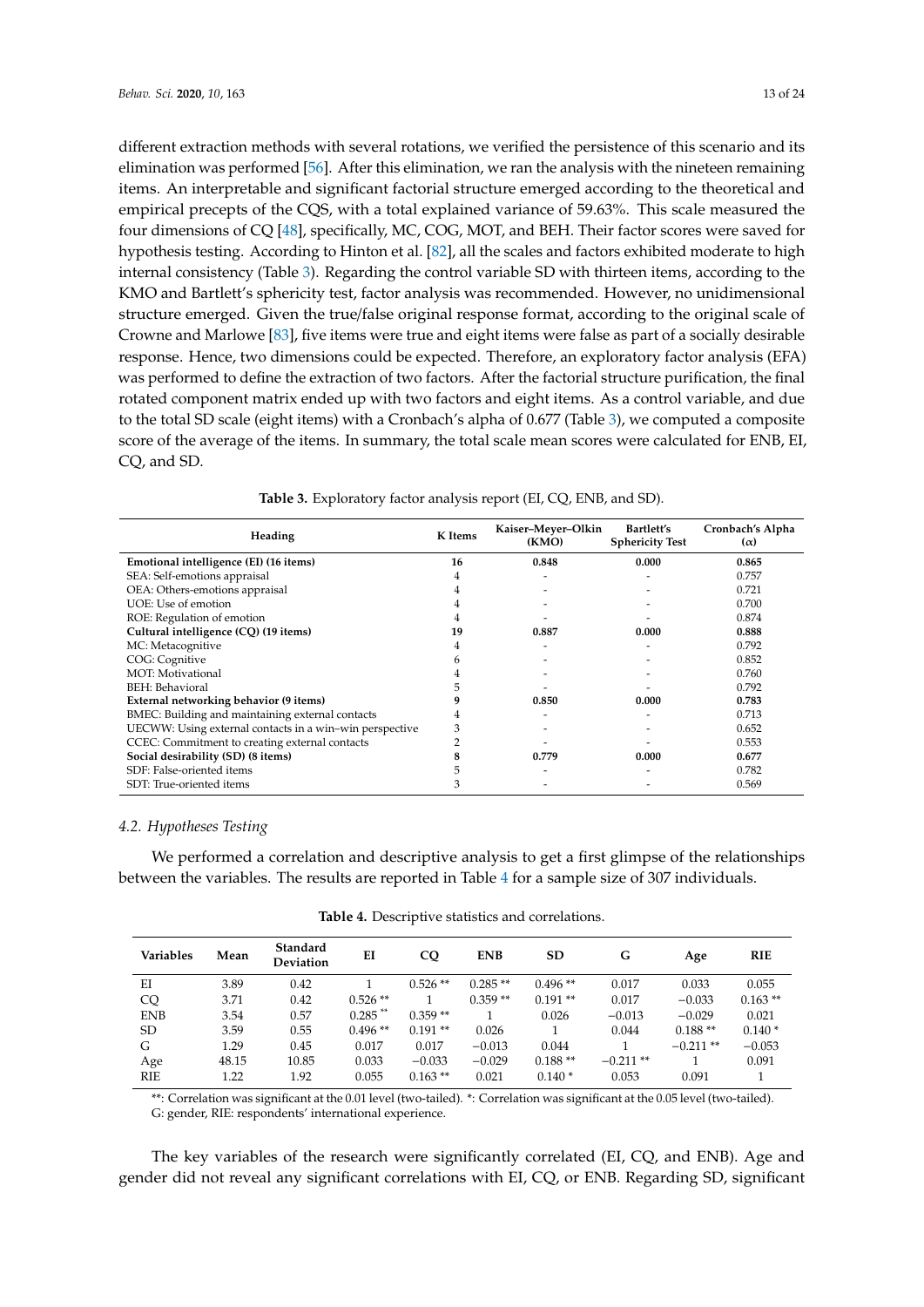correlations were observable with EI and CQ. SD effects were controlled in the hypothesis testing. Finally, RIE exhibited significant correlations with CQ and SD.

Subsequently, to carry out the hypothesis testing, several hierarchical linear regression analyses with a confidence interval of 95% were performed, controlling for age, gender, RIE, and SD. Regarding the sample size adequacy, we observed the rule of five observations, as well as the preferable level of fifteen or even twenty observations for each independent variable [\[56\]](#page-21-18).

# *Hypothesis 1, Hypothesis 2, and Hypothesis 3*

According to the statistical F-test, the final regression models were significant at *p* < 0.001.

Hypothesis 1 stated that the higher the level of a decision-maker's EI, the better their performance regarding their ENB. EI emerged as a significant positive predictor, accounting for 9.7% of the variation in ENB (see the Hypothesis 1 regression results in Table [5\)](#page-13-0). We verified the expected positive relationship between EI and ENB. Therefore, Hypothesis 1 was supported. The international SMEs' decision-makers' EI emerged as a significant predictor of their ENB.

<span id="page-13-0"></span>

|                                   |          | <b>Hypothesis 1</b> |                          |          | Hypothesis 2       |       |          | Hypothesis 3       |       |
|-----------------------------------|----------|---------------------|--------------------------|----------|--------------------|-------|----------|--------------------|-------|
|                                   |          |                     |                          |          |                    |       |          |                    |       |
| <b>Variables Entered</b>          |          | <b>Final Model</b>  |                          |          | <b>Final Model</b> |       |          | <b>Final Model</b> |       |
|                                   |          | <b>ENB</b>          |                          |          | <b>ENB</b>         |       |          | <b>ENB</b>         |       |
|                                   | β        | t                   | Sig.                     | β        | t                  | Sig.  | β        | t                  | Sig.  |
| <b>Block 1: Control variables</b> |          |                     |                          |          |                    |       |          |                    |       |
| Age                               | $-0.017$ | $-0.295$            | 0.768                    | $-0.011$ | $-0.190$           | 0.849 | $-0.005$ | $-0.087$           | 0.931 |
| Gender (G)                        | $-0.014$ | $-0.257$            | 0.797                    | $-0.021$ | $-0.390$           | 0.697 | $-0.018$ | $-0.321$           | 0.748 |
| Respondents' international        |          |                     |                          |          |                    |       |          |                    |       |
| experience (RIE)                  | 0.023    | 0.416               | 0.678                    | $-0.034$ | $-0.627$           | 0.531 | $-0.019$ | $-0.350$           | 0.727 |
| Social desirability (SD)          | $-0.152$ | $-2.347$            | 0.020                    | $-0.038$ | $-0.666$           | 0.506 | $-0.123$ | $-1.936$           | 0.054 |
| <b>Block 2: Key variables</b>     |          |                     |                          |          |                    |       |          |                    |       |
| Emotional intelligence (EI)       | 0.360    | 5.708               | 0.000                    |          |                    |       | 0.200    | 2.809              | 0.005 |
| Cultural intelligence (CQ)        |          |                     | $\overline{\phantom{a}}$ | 0.372    | 6.706              | 0.000 | 0.280    | 4.396              | 0.000 |
| $R^2$                             |          | 0.100               |                          |          | 0.132              |       |          | 0.155              |       |
| Adjusted $R^2$                    |          | 0.085               |                          |          | 0.118              |       |          | 0.138              |       |
| $\Delta R^2$                      |          | 0.097               |                          |          | 0.130              |       |          | 0.152              |       |
| F                                 |          | 6.694               |                          |          | 9.178              |       |          | 9.138              |       |
| Sig.                              |          | 0.000               |                          |          | 0.000              |       |          | 0.000              |       |
| ΔF                                |          | 32.579              |                          |          | 44.966             |       |          | 26.942             |       |
| Sig.                              |          | 0.000               |                          |          | 0.000              |       |          | 0.000              |       |

|  | Table 5. Regression results (H1, H2, and H3). |  |  |  |
|--|-----------------------------------------------|--|--|--|
|--|-----------------------------------------------|--|--|--|

All  $\beta$  are standardized coefficients.

Hypothesis 2 stated that the higher the level of a decision-maker's CQ, the better their performance regarding their ENB. CQ had a significant and positive effect, accounting for 13% of the variation in ENB (Table [5\)](#page-13-0). We observed the expected positive relationship between CQ and ENB. Therefore, Hypothesis 2 was supported. It can be concluded that the international SMEs' decision-makers' CQ was a significant predictor of their ENB.

Hypothesis 3 stated that a decision-maker's CQ is a more significant predictor of their ENB than the decision-maker's EI. This hypothesis was supported by the results (Table [5\)](#page-13-0): CQ (β = 0.280,  $t(300) = 2.452$ ,  $p = 0.000$ ) and EI ( $\beta = 0.200$ ,  $t(300) = 2.809$   $p = 0.005$ ).

In these regressions, regarding casewise diagnostics, none of the cases that deserved some attention exhibited a Cook's distance greater than one or a centered leverage value greater than three times the calculated average value, and none were above an absolute value of one in terms of DFBeta statistics [\[81\]](#page-22-21). No influential cases were detected with an undue influence on the model [\[81\]](#page-22-21). Due to the verified correlations between the predictors, the variance inflation factor (VIF) values, and the T tolerance values, there were no multicollinearity concerns [\[81\]](#page-22-21). Concerning the VIF values, they are much lower than 10, indicating no cause for concern [\[81\]](#page-22-21). The independence of errors assumption was also observed in all regressions with the Durbin–Watson statistic (*d*) = 2.185, *d* = 2.156, and  $d = 2.163$  for final model of H1, final model of H<sub>2</sub>, and final model of H<sub>3</sub>, respectively. The linearity and homoscedasticity assumptions and the normality of the residuals were confirmed [\[81\]](#page-22-21).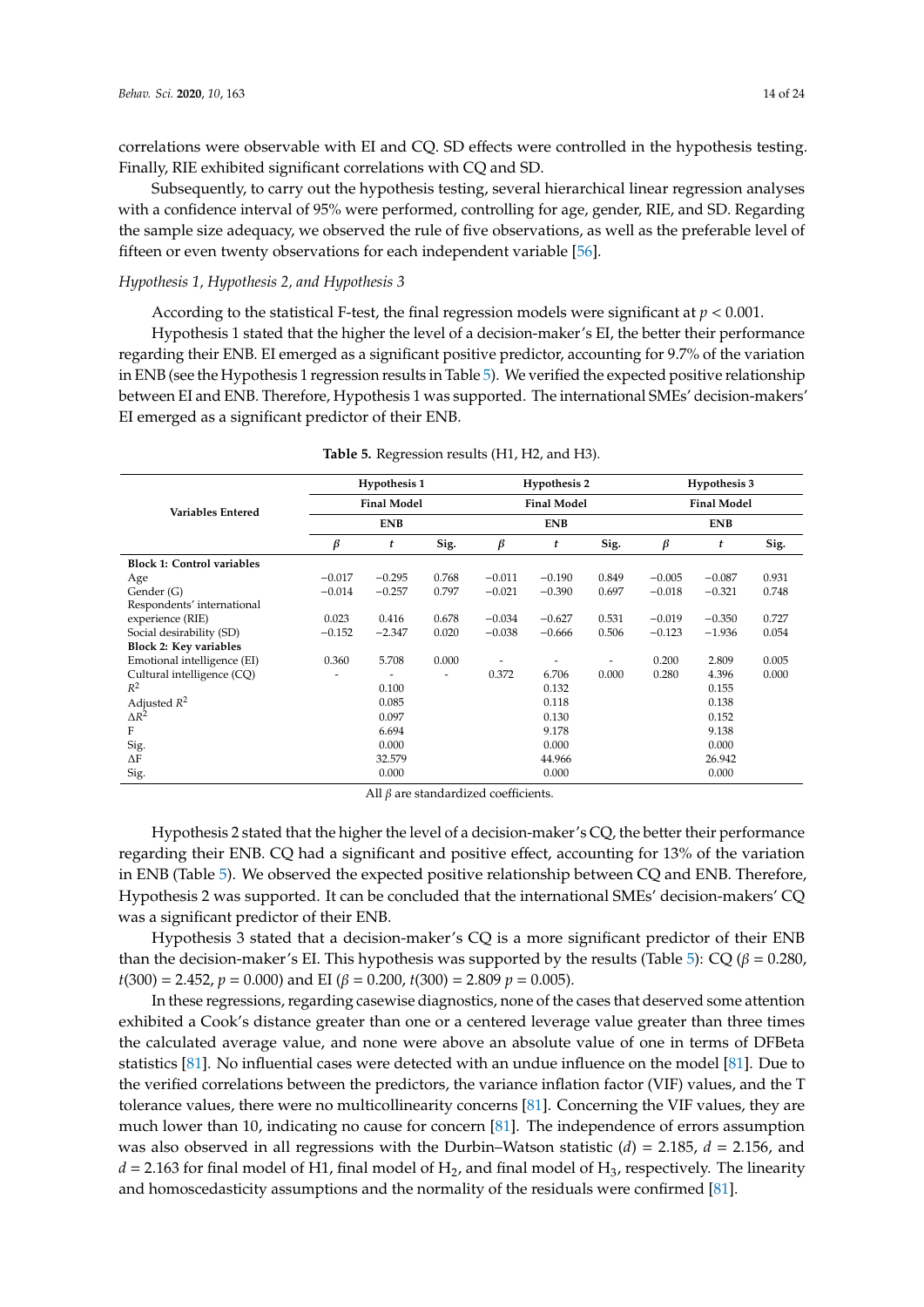#### *Hypothesis 4, Hypothesis 5, and Hypothesis 6*

The following regression results (Table [6\)](#page-14-0) report the test results for hypotheses four, five, and six in terms of the four dimensions of EI and the three dimensions of ENB.

<span id="page-14-0"></span>

|                                             |       | Hypothesis 4       |       |          | <b>Hypothesis 5</b> |       |       | Hypothesis 6       |       |
|---------------------------------------------|-------|--------------------|-------|----------|---------------------|-------|-------|--------------------|-------|
| <b>Variables Entered</b>                    |       | <b>Final Model</b> |       |          | <b>Final Model</b>  |       |       | <b>Final Model</b> |       |
|                                             |       | <b>BMEC</b>        |       |          | <b>UECWW</b>        |       |       | <b>CCEC</b>        |       |
|                                             | β     | t                  | Sig.  | β        | t                   | Sig.  | β     | t                  | Sig.  |
| <b>Block 1: Control variables</b>           |       |                    |       |          |                     |       |       |                    |       |
| Age                                         | 0.072 | 1.253              | 0.211 | 0.042    | 0.711               | 0.478 | 0.005 | 0.092              | 0.927 |
| Gender (G)                                  | 0.199 | 3.503              | 0.001 | 0.147    | 2.513               | 0.012 | 0.083 | 1.451              | 0.148 |
| Respondents' international experience (RIE) | 0.020 | 0.366              | 0.714 | $-0.064$ | 1.126               | 0.261 | 0.061 | 1.084              | 0.279 |
| Social desirability (SD)                    | 0.158 | 2.366              | 0.019 | 0.107    | 1.556               | 0.121 | 0.004 | 0.057              | 0.955 |
| Block 2: Key variables (EI dimensions)      |       |                    |       |          |                     |       |       |                    |       |
| Self-emotions appraisal (SEA)               | 0.085 | 1.506              | 0.133 | 0.060    | 1.045               | 0.297 | 0.004 | 0.077              | 0.939 |
| Others-emotions appraisal (OEA)             | 0.110 | 1.974              | 0.049 | 0.101    | 1.766               | 0.078 | 0.097 | 1.736              | 0.084 |
| Use of emotion (UOE)                        | 0.164 | 2.781              | 0.006 | 0.152    | 2.513               | 0.012 | 0.204 | 3.434              | 0.001 |
| Regulation of emotion (ROE)                 | 0.199 | 3.297              | 0.001 | 0.010    | $-0.162$            | 0.872 | 0.165 | 2.708              | 0.007 |
| $R^2$                                       |       | 0.108              |       |          | 0.060               |       |       | 0.091              |       |
| Adjusted $R^2$                              |       | 0.084              |       |          | 0.035               |       |       | 0.067              |       |
| $\Delta R^2$                                |       | 0.061              |       |          | 0.032               |       |       | 0.059              |       |
| $\rm F$                                     |       | 4.522              |       |          | 2.386               |       |       | 3.750              |       |
| Sig.                                        |       | 0.000              |       |          | 0.017               |       |       | 0.000              |       |
| $\Delta F$                                  |       | 5.132              |       |          | 2.562               |       |       | 4.844              |       |
| Sig.                                        |       | 0.001              |       |          | 0.039               |       |       | 0.001              |       |

**Table 6.** Regression results  $(H_4, H_5, \text{and } H_6)$ .

All  $\beta$  are standardized coefficients.

According to the results of Hypothesis 4, others-emotions appraisal (OEA), use of emotion (UOE), and regulation of emotion (ROE) significantly predicted the decision-makers' engagement in building and maintaining external contacts (BMEC). A positive relationship was observable, as expected, between those EI dimensions and BMEC. Thus, as OEA, UOE, and ROE increased, so did BMEC. SEA was not statistically significant. Therefore, this hypothesis was partially supported, since SEA was not significant.

Hypothesis 5 stated that the higher the level of the EI dimensions of a decision-maker, the better their performance regarding ENB when using external contacts in a win–win perspective (UECWW). As expected, the use of emotion (UOE) exhibited a significant and positive effect on UECWW (Table [6\)](#page-14-0). However, the other EI dimensions were not statistically significant. Therefore, Hypothesis 5 was partially supported.

Hypothesis 6 stated that the higher the level of the EI dimensions of a decision-maker, the better their performance regarding ENB in the commitment to creating external contacts (CCEC). As expected, the use of emotion (UOE) and the regulation of emotion (ROE) exhibited a significant and positive effect on CCEC (Table [6\)](#page-14-0). SEA and OEA were not statistically significant. Therefore, Hypothesis 6 was partially supported.

Regarding casewise diagnostics, no influential cases were detected with an undue influence on the regressions. All the models' assumptions were verified.

# *Hypothesis 7, Hypothesis 8, and Hypothesis 9*

The following regression results (Table [7\)](#page-15-0) report the test results of hypotheses seven, eight, and nine regarding the four dimensions of CQ and the three dimensions of ENB.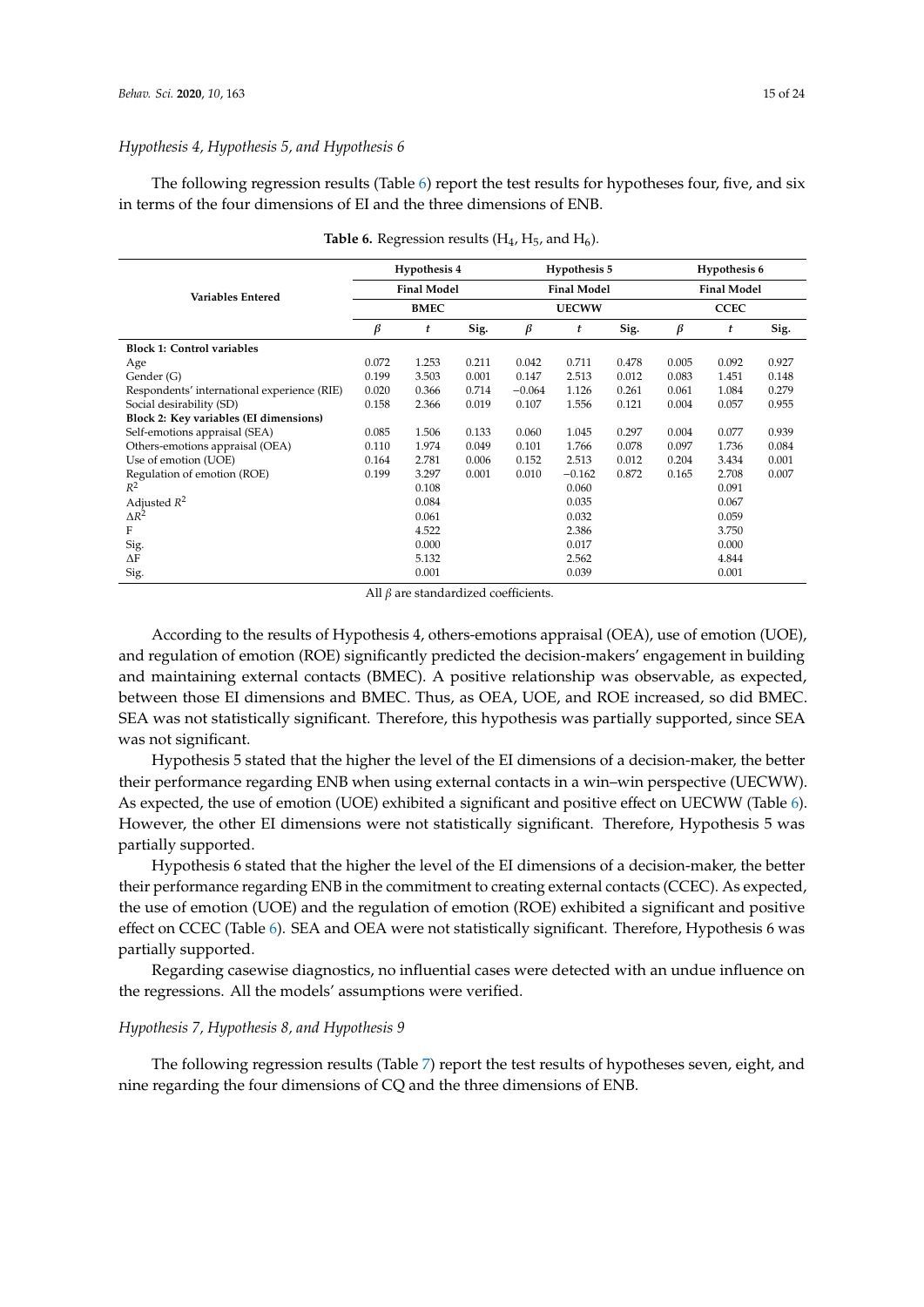<span id="page-15-0"></span>

|                                             |                    | Hypothesis 7 |       |                    | Hypothesis 8 |       |                    | Hypothesis 9 |       |
|---------------------------------------------|--------------------|--------------|-------|--------------------|--------------|-------|--------------------|--------------|-------|
| <b>Variables Entered</b>                    | <b>Final Model</b> |              |       | <b>Final Model</b> |              |       | <b>Final Model</b> |              |       |
|                                             |                    | <b>BMEC</b>  |       |                    | <b>UECWW</b> |       |                    | <b>CCEC</b>  |       |
|                                             | β                  | t            | Sig.  | β                  | t            | Sig.  | β                  | t            | Sig.  |
| <b>Block 1: Control variables</b>           |                    |              |       |                    |              |       |                    |              |       |
| Age                                         | 0.079              | 1.372        | 0.171 | 0.043              | 0.728        | 0.467 | $-0.008$           | $-0.128$     | 0.898 |
| Gender (G)                                  | 0.212              | 3.742        | 0.000 | 0.156              | 2.714        | 0.007 | 0.059              | 1.027        | 0.305 |
| Respondents' international experience (RIE) | 0.021              | 0.371        | 0.711 | 0.094              | 1.641        | 0.102 | 0.034              | 0.595        | 0.552 |
| Social desirability (SD)                    | 0.048              | 0.833        | 0.405 | 0.063              | 1.064        | 0.288 | 0.115              | 1.956        | 0.051 |
| Block 2: Key variables (CQ dimensions)      |                    |              |       |                    |              |       |                    |              |       |
| Metacognitive (MC)                          | 0.124              | 2.207        | 0.028 | 0.003              | 0.047        | 0.962 | 0.039              | 0.694        | 0.488 |
| Cognitive (COG)                             | 0.153              | 2.754        | 0.006 | 0.110              | 1.952        | 0.052 | 0.174              | 3.091        | 0.002 |
| Motivational (MOT)                          | 0.158              | 2.835        | 0.005 | 0.146              | 2.567        | 0.011 | 0.097              | 1.709        | 0.089 |
| Behavioral (BEH)                            | 0.055              | 1.001        | 0.318 | 0.120              | 2.134        | 0.034 | 0.101              | 1.808        | 0.072 |
| $R^2$                                       |                    | 0.109        |       |                    | 0.074        |       |                    | 0.081        |       |
| Adjusted $R^2$                              |                    | 0.085        |       |                    | 0.049        |       |                    | 0.057        |       |
| $\Delta R^2$                                |                    | 0.062        |       |                    | 0.046        |       |                    | 0.049        |       |
| $\mathbf F$                                 |                    | 4.544        |       |                    | 2.958        |       |                    | 3.297        |       |
| Sig.                                        |                    | 0.000        |       |                    | 0.003        |       |                    | 0.001        |       |
| $\Delta F$                                  |                    | 5.174        |       |                    | 3.675        |       |                    | 3.967        |       |
| Sig.                                        |                    | 0.000        |       |                    | 0.006        |       |                    | 0.004        |       |

**Table 7.** Regression results (H7, H8, and H9).

All  $\beta$  are standardized coefficients.

Hypothesis 7 stated that the higher the level of a decision-maker's CQ dimensions, the better their performance regarding ENB when building and maintaining external contacts (BMEC). Metacognitive (MC), cognitive (COG), and motivational (MOT) dimensions of CQ, as expected, had a significant and positive effect on BMEC (Table [7\)](#page-15-0). The behavioral (BEH) dimension was not statistically significant. Therefore, this hypothesis was partially supported.

Hypothesis 8 stated that the higher the level of a decision-maker's CQ dimensions, the better their performance regarding ENB when using external contacts in a win–win perspective (UECWW). Motivational (MOT) and behavioral (BEH) dimensions had a significant and positive effect on using external contacts in a win–win perspective (Table [7\)](#page-15-0). Therefore, this hypothesis was partially supported.

Hypothesis 9 stated that the higher the level of a decision-maker's CQ dimensions, the better their performance regarding ENB in the commitment to creating external contacts (CCEC). The cognitive (COG) dimension was the main predictor, with a significant and positive effect on CCEC (Table [7\)](#page-15-0). This hypothesis was partially supported.

Regarding casewise diagnostics, no influential cases were detected with an undue influence in the regressions. SD did not present any concerns across the models. All the models' assumptions were verified.

<span id="page-15-1"></span>In order to summarize the hypotheses testing, Table [8](#page-15-1) provides an overview of the status of all the hypotheses.

| <b>Hypotheses</b> | Findings                                           | <b>Status</b>       |
|-------------------|----------------------------------------------------|---------------------|
| H1                | EI was a significant predictor of ENB              | Supported           |
| H <sub>2</sub>    | CQ was a significant predictor of ENB              | Supported           |
| H <sub>3</sub>    | CQ was a more significant predictor of ENB than EI | Supported           |
| H <sub>4</sub>    | OEA, UOE, and ROE positively predicted BMEC        | Partially supported |
| H <sub>5</sub>    | UOE positively predicted UECWW                     | Partially supported |
| H <sub>6</sub>    | UOE and ROE positively predicted CCEC              | Partially supported |
| H7                | MC, COG, and MOT positively predicted BMEC         | Partially supported |
| H8                | MOT and BEH positively predicted UECWW             | Partially supported |
| H <sup>9</sup>    | COG positively predicted CCEC                      | Partially supported |

**Table 8.** Hypotheses final report.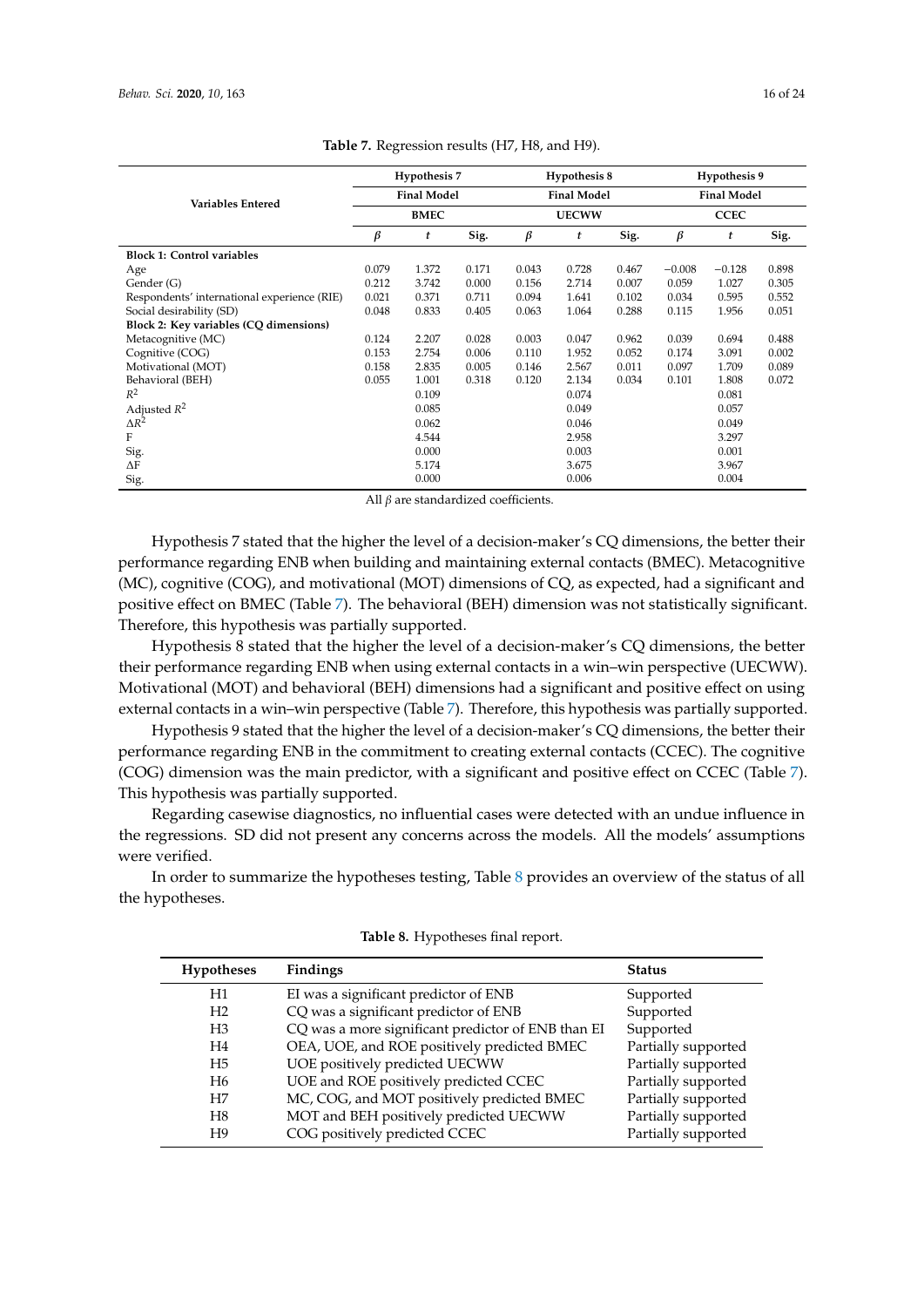#### <span id="page-16-0"></span>**5. Discussion**

In this research, we tested international decision-makers' psychological characteristics as the main predictors of their networking behaviors. We took cultural intelligence and emotional intelligence as significant characteristics that boost international decision-makers' external networking behavior in the SMEs' internationalization contexts. According to the results, this investigation showed the pivotal role of CQ and EI in external networking behavior. As expected, EI had a positive influence on ENB, indicating that the higher the capability of the decision-makers to reason about emotions and to use emotional knowledge to enhance thought [\[4\]](#page-19-3), the better the performance of their behaviors when building and maintaining external contacts, when using external contacts in a win–win perspective, and in the commitment to creating external contacts. Cultural intelligence, as expected, also exhibited a positive effect on ENB, indicating the positive predictive value of international decision-makers' capability to adapt to new cultural contexts. Therefore, the important role of EI and CQ in the international business management context of top managers' external relationships should be stressed. Another important result concerned the fact that in the international business management context, the CQ capability was more significant to the top managers' ENB than EI. Still, as already stated, this result did not invalidate the important role of EI in this context.

The present research also studied the value of the different EI and CQ dimensions on the new retained ENB dimensions. Hence, concerning EI, the results showed that others-emotions appraisal (OEA), use of emotion (UOE), and regulation of emotion (ROE) were the relevant variables in the context of the ENB of international top managers of international SMEs. Others-emotions appraisal is concerned with the capability for the perception and understanding of the emotions of others; the ability to predict the emotional responses of others [\[38\]](#page-21-0); the creation of empathy; the promotion of healthier, more satisfying, and fruitful relationships; the possibility of being better accepted [\[51\]](#page-21-13). According to the results, this emotional capability allowed international decision-makers to better build and maintain their external contacts. Using emotion to enhance cognitive activities is related to the ability to promote reasoning, problem-solving, and interpersonal communication [\[39\]](#page-21-1). This ability promotes the possibility of better individual encouragement to continuously do better [\[52\]](#page-21-14). Therefore, according to our results, using emotions adequately in the international business management context allowed international decision-makers to better establish relationships with others outside the organization in diverse aspects, namely, when building and maintaining their external contacts, when using their external contacts in a win-win perspective, and in their commitment to creating external contacts. The regulation of emotion also had a positive effect, showing that the better the top managers regulated their emotions via preventing, reducing, enhancing, or modifying self-emotional responses [\[39\]](#page-21-1), the more capable they were to build and maintain external contacts and to commit themselves to creating contacts.

In relation to CQ, our results showed that its four dimensions were relevant in the context of the ENB of the SMEs' international decision-makers. The metacognitive dimension empowers individuals with the cultural awareness that allows them to draw up cognitive strategies and enhance awareness about cultural interactions [\[48\]](#page-21-10). Therefore, this cultural consciousness allows decision-makers to better build and maintain external contacts in international contexts. Regarding the cognitive (COG) dimension, top managers with a high level in this capability are better prepared to identify the different cultural characteristics between different cultural contexts [\[22\]](#page-20-7). This dimension "reflects knowledge of norms, practices, and conventions in different cultures" [\[50\]](#page-21-12) (p. 5). Consequently, individuals with higher levels in this dimension are better prepared to interact with different cultural settings [\[50\]](#page-21-12), and following our results, due to this capability, they were more capable at building and maintaining external contacts and committing themselves to creating contacts. According to the results, individuals were better prepared to build and maintain contacts, as well as to use their external contacts in a win–win perspective due to their motivational capability. Individuals with higher motivational levels are more likely to direct attention and energy to diverse cultural contexts [\[48\]](#page-21-10), to adapt themselves to different cultural contexts to overcome inherent difficulties [\[21\]](#page-20-6), and are more prone to foster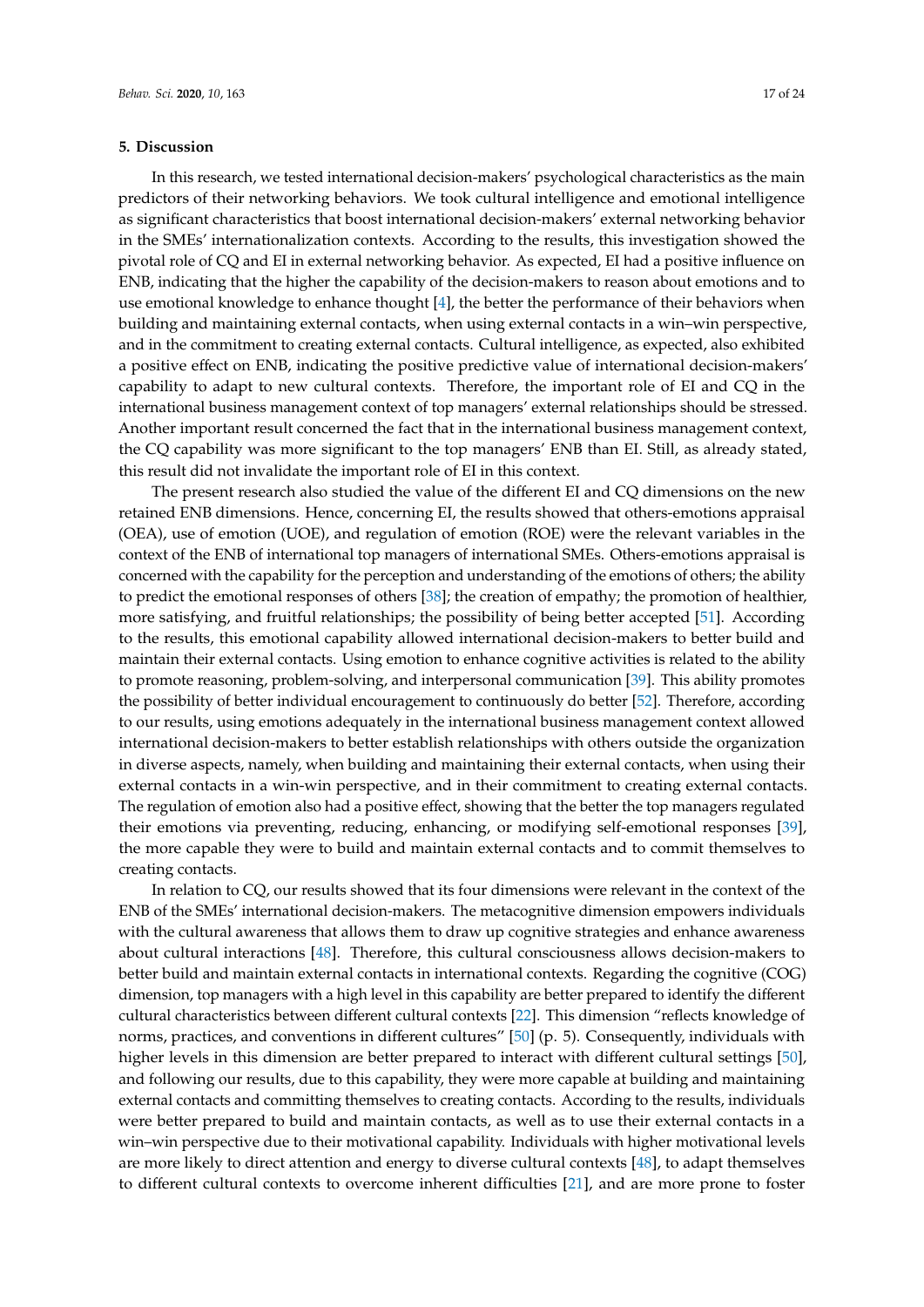intercultural contacts and adapt behaviors [\[32\]](#page-20-17). As a final result, the behavioral (BEH) dimension, which is the capability to act appropriately and to adapt verbal and nonverbal behaviors in individual intercultural interactions [\[50\]](#page-21-12), emerged as a significant predictor of the decision-makers when using their external contacts in a win–win perspective.

# *Implications*

This study has several theoretical and practical implications for our understanding of the role that cultural intelligence and emotional intelligence plays in improving the engagement of the top managers' external networking behavior within the international business management context.

# 5.0.1. Theoretical Implications

Overall, this research makes three major theoretical contributions. First, given the importance of networking within the international business management context, our study's findings contribute to network theories suggesting that the top managers' psychological characteristics have a central role in their external networking behavior. Second, the present study also contributes to emotional intelligence theory and to cultural intelligence theory by showing the booster value of these intelligences to the international top managers' external networking behavior in international business contexts. Therefore, the present research makes these contributions at the confluence of the international business, networks, and psychological fields. Lastly, and adding to these theoretical bodies of knowledge, interesting theoretical implications emerged concerning the relationship between the emotional intelligence and cultural intelligence dimensions and the new retained external networking behavior's factorial structure, as stated above.

As a relatively new approach, this research adds to the literature on emotional intelligence theory, cultural intelligence theory, and network theory within the international business management body of knowledge, suggesting that the higher the levels of international top managers' emotional and cultural intelligences, the better the performance of their external networking behavior.

# 5.0.2. Practical Implications

The results of our research are of interest to the international management field. The findings shed light on the value of the emotional and cultural intelligences of the firms' international decision-makers. According to our results, emotional intelligence and cultural intelligence play an important role in the top managers' external networking behavior. In line with this, we offered insights into the psychological characteristics that may play an important role in the performance of the top managers' behaviors when building and maintaining external contacts, when using external contacts in a win–win perspective, and in the commitment to creating external contacts. These findings have important implications for international top managers' profiles. The results showed that the higher the capability of the decision-makers to reason about emotions, to use emotional knowledge to enhance thought, and to adapt to new cultural settings, the better their chance of engaging better in their external networking behavior. In this sense, international firms that want to have capable international top managers to engage and improve their external networking behaviors should provide training programs on emotional and cultural intelligences to their major international human resources. Specific training programs should be provided to improve their different emotional and cultural capabilities.

From a dimensional perspective, our findings also indicated that in order to better build and maintain their external contacts, international top managers must be aware and improve their emotional capabilities concerning the perception and understanding of the emotions of others, the use of emotions to facilitate performance, and the regulation of emotions. To this end, they could also improve their cultural capabilities concerning their cultural awareness, their cultural knowledge, and their capability to direct attention and energy to diverse cultural contexts. Our results suggest that the international SMEs' top managers had a greater chance of using their external contacts in a win–win perspective if they invested themselves in improving their use of their emotional capability and their cultural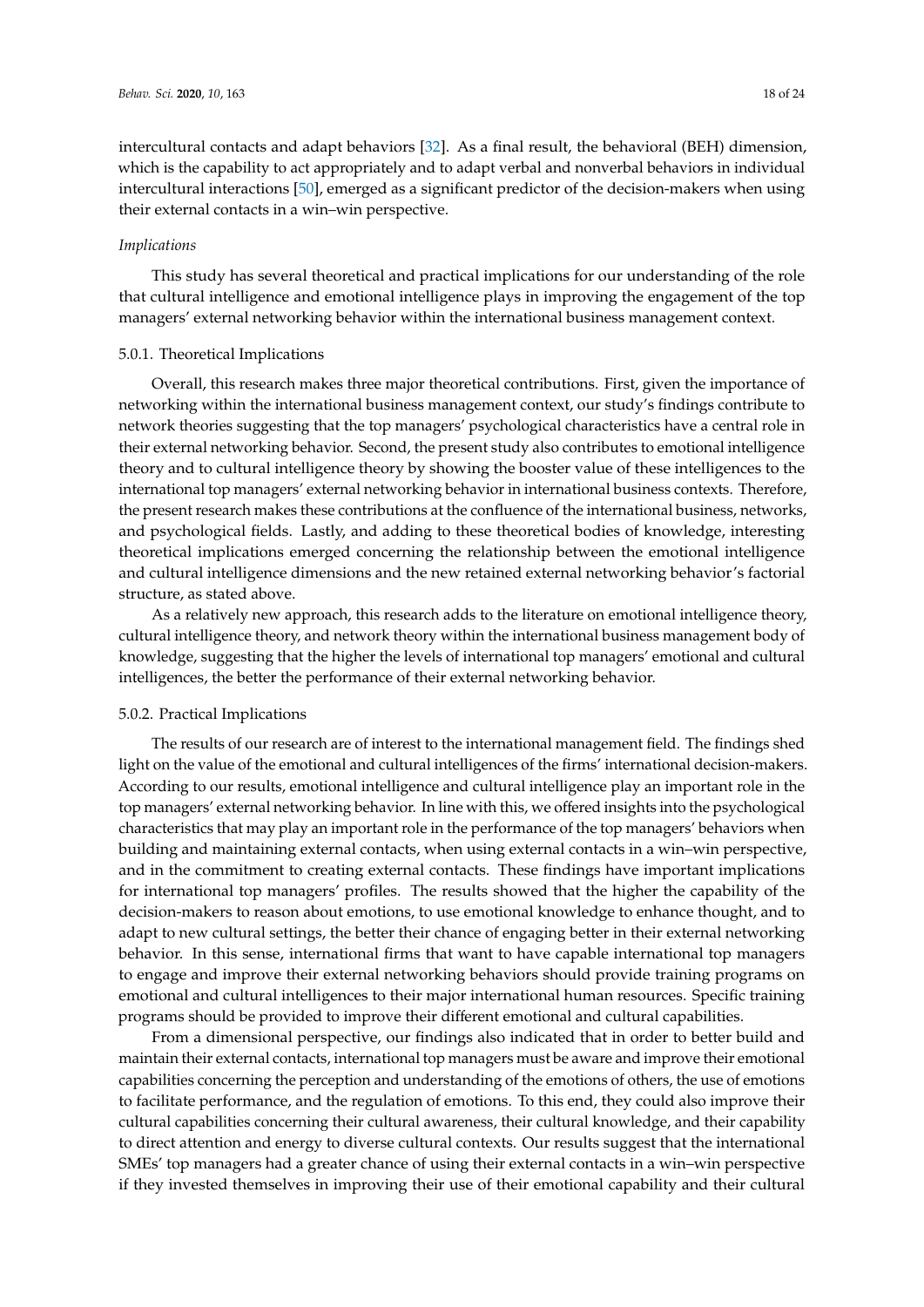motivational and behavioral capabilities. Concerning the commitment to creating external contacts, we encourage international managers to improve their cultural knowledge and their emotional capabilities for using and regulating emotions. Therefore, an important managerial implication concerns the fact that the two intelligences in question are trainable and might be improved by the international top managers to produce better external networking behavior. Given the importance of networking in the international business context, the organizations that are internationally active or those that are intending to approach the international markets should assess the cultural and emotional intelligences of their potential international top managers, not only when hiring new ones but also when promoting internally. These are also important intelligences for teamwork development.

Thus, this research shed light on the role of the emotional and cultural intelligences of the founders, owners, chief executive officers (CEOs), managers of international activities, international market managers, or commercial managers of the international SMEs in the particular case of Portugal. Improving these intelligence levels would allow international decision-makers to enhance their external networking behavior.

#### <span id="page-18-0"></span>**6. Conclusions**

The importance of the relationships through networks is recognized within the SMEs' international context [\[15\]](#page-20-0). In this context, we emphasized the important role of top managers' psychological characteristics. In fact, networking activity is influenced by individual differences [\[18\]](#page-20-3), where the importance of the individuals' psychological characteristics as antecedents has been suggested [\[3\]](#page-19-2). In this vein, we showed the pivotal role of CQ and EI in international decision-makers' ENB. They are two important intelligences within cross-cultural contexts [\[19\]](#page-20-4). Therefore, we provided important evidence within networking, cultural intelligence, and emotional intelligence fields, demonstrating the predictive value of these two intelligences.

In relation to the exploratory analysis of ENB, we found three different factors that embodied an interesting approach. Hence, after the interpretation, we retained the following three dimensions: building and maintaining external contacts, using external contacts in a win–win perspective, and a commitment to creating external contacts. To deepen the analysis, we also studied the value of the decision-makers' cultural and emotional intelligence dimensions on the external networking behavior factors used when conducting the empirical study. Important relations between CQ and EI dimensions and the new retained factor structure of ENB constituted an important result of our study.

In summary, this research suggested that cultural and emotional capabilities help top managers to engage in multicultural contexts in order to achieve better results in their ENB.

Regarding limitations, we emphasize the main ones, starting by mentioning that the self-report nature of the measures may lead to biases. However, its use is widely seen in the study of intelligences and external networking behavior [\[21](#page-20-6)[,24](#page-20-9)[,28](#page-20-13)[,32](#page-20-17)[,48\]](#page-21-10). Concerning this issue, for further research, we emphasize the need, as reflected by many scholars, to use tests to assess ability levels [\[52\]](#page-21-14). It is worth noting that our study was based on cross-sectional data, a fact that disturbs the assessment of causality between constructs [\[22\]](#page-20-7). Therefore, longitudinal studies promote another type of assessment of the relationships between the variables. To improve the CQ body of knowledge, one suggestion to further research is the application of the CQ expanded scale of Van Dyne et al. [\[84\]](#page-23-0). Along this line, another suggestion for further research is to consider the business cultural intelligence quotient model of CQ developed by Alon et al. [\[46\]](#page-21-8) to undertake investigations related to business and international business management contexts. Following Leonidou et al. [\[29\]](#page-20-14), due to the fact that relationships are a dynamic phenomenon, longitudinal studies appear to allow for the understanding of their evolution and the role of EI and CQ in the different stages of the relationships. Given this dynamic nature, quantitative and qualitative studies should complement each other in a richer approach, promoting a better understanding of the networking phenomenon [\[45\]](#page-21-7). In order to improve the EI, CQ, and ENB bodies of knowledge, we suggest the application of this study in different cultural realities, in other countries, and in larger companies. As a final limitation, we emphasize that this study was carried out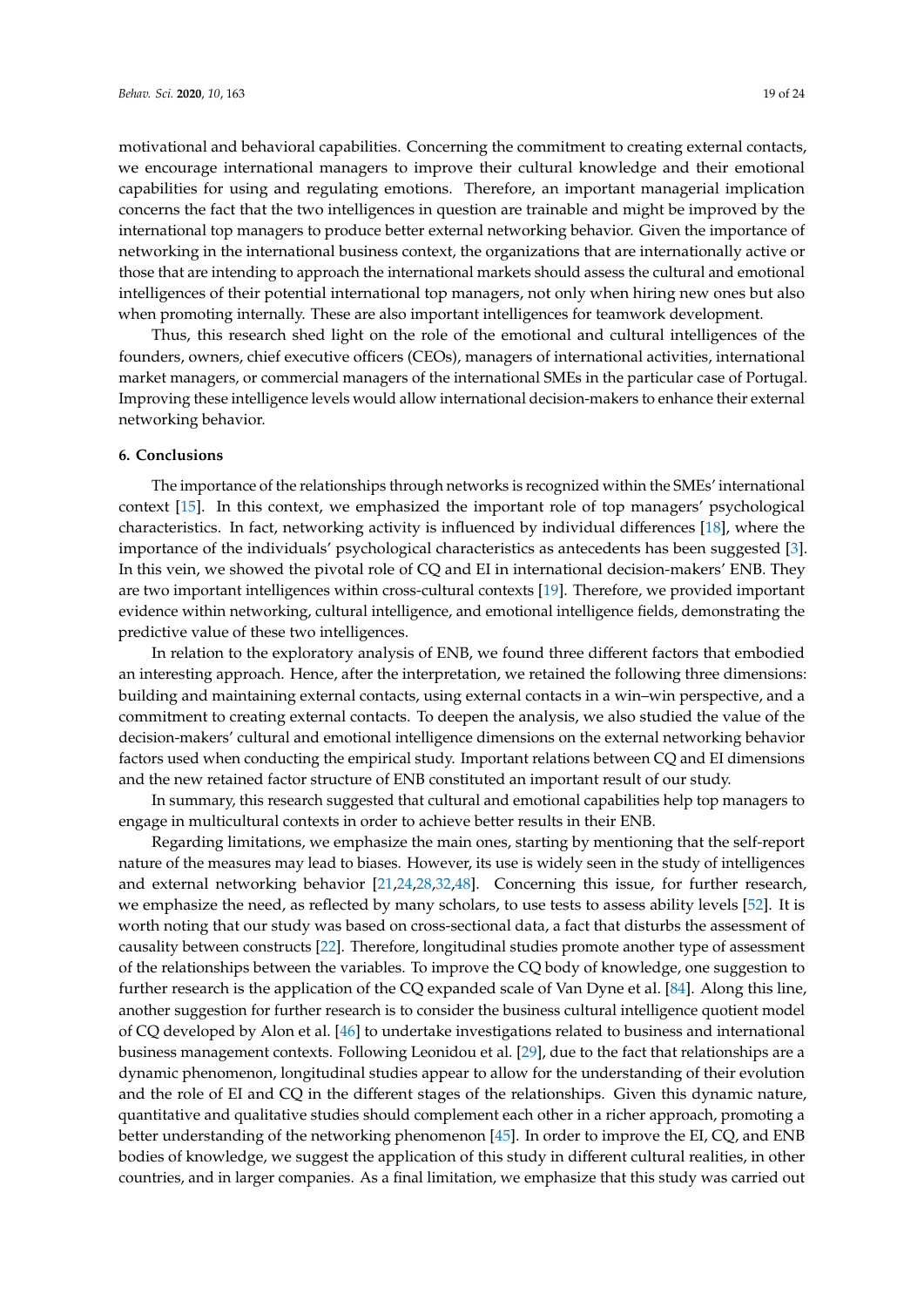in the specific context of the Portuguese economy, a fact that may not allow its generalization to other economic environments.

**Author Contributions:** Â.M.R.C. developed the conceptualization, wrote the methodology, collected the data, conducted the data analysis, and drafted the first version. F.M.P.O.C. developed the conceptualization and provided supervision and a significant interpretation of the empirical results. J.A.V.F. supervised the methodology and data analysis and provided a significant interpretation of the empirical results. All authors have read and agreed to the published version of the manuscript.

**Funding:** This work was financially supported by the research unit on Governance, Competitiveness, and Public Policy (UIDB/04058/2020)+(UIDP/04058/2020), which was funded by national funds through Fundação para a Ciência e a Tecnologia. This research was funded by Fundação para a Ciência e a Tecnologia, I.P., grant number UIDB/05037/2020.

**Acknowledgments:** The authors are grateful to the referees and the editor-in-chief for insightful comments and suggestions.

**Conflicts of Interest:** The authors declare no conflict of interest. The funders had no role in the design of the study; in the collection, analyses, or interpretation of data; in the writing of the manuscript, or in the decision to publish the results.

# **References**

- <span id="page-19-0"></span>1. Chetty, S.; Holm, D.B. Internationalisation of small to medium-sized manufacturing firms: A network approach. *Int. Bus. Rev.* **2000**, *9*, 77–93. [\[CrossRef\]](http://dx.doi.org/10.1016/S0969-5931(99)00030-X)
- <span id="page-19-1"></span>2. Che Senik, Z.; Scott-Ladd, B.; Entrekin, L.; Adham, K.A. Networking and internationalization of SMEs in emerging economies. *J. Int. Entrep.* **2011**, *9*, 259–281. [\[CrossRef\]](http://dx.doi.org/10.1007/s10843-011-0078-x)
- <span id="page-19-2"></span>3. Gibson, C.; Hardy III, J.H.; Buckley, M.R. Understanding the role of networking in organizations. *Career Dev. Int.* **2014**, *19*, 146–161. [\[CrossRef\]](http://dx.doi.org/10.1108/CDI-09-2013-0111)
- <span id="page-19-3"></span>4. Mayer, J.D.; Roberts, R.D.; Barsade, S.G. Human abilities: Emotional intelligence. *Annu. Rev. Psychol.* **2008**, *59*, 507–536. [\[CrossRef\]](http://dx.doi.org/10.1146/annurev.psych.59.103006.093646)
- <span id="page-19-4"></span>5. Earley, P.C.; Ang, S. A theory of cultural intelligence. In *Cultural Intelligence: Individual Interactions Across Cultures*; Earley, P.C., Ang, S., Eds.; Standford University Press: Standford, CA, USA, 2003; pp. 59–92, ISBN 0-8047-4300-2.
- <span id="page-19-5"></span>6. Rahman, M.; Akter, M.; Odunukan, K.; Haque, S.E. Examining economic and technology-related barriers of small- and medium-sized enterprises internationalisation: An emerging economy context. *Bus. Strateg. Dev.* **2020**, *3*, 16–27. [\[CrossRef\]](http://dx.doi.org/10.1002/bsd2.71)
- <span id="page-19-6"></span>7. Morais, F.; Ferreira, J.J. SME internationalisation process: Key issues and contributions, existing gaps and the future research agenda. *Eur. Manag. J.* **2020**, *38*, 62–77. [\[CrossRef\]](http://dx.doi.org/10.1016/j.emj.2019.08.001)
- <span id="page-19-7"></span>8. Genc, E.; Dayan, M.; Genc, O.F. The impact of SME internationalization on innovation: The mediating role of market and entrepreneurial orientation. *Ind. Mark. Manag.* **2019**, *82*, 253–264. [\[CrossRef\]](http://dx.doi.org/10.1016/j.indmarman.2019.01.008)
- <span id="page-19-8"></span>9. Mendy, J.; Rahman, M. Application of human resource management's universal model: An examination of people versus institutions as barriers of internationalization for SMEs in a small developing country. *Thunderbird Int. Bus. Rev.* **2019**, *61*, 363–374. [\[CrossRef\]](http://dx.doi.org/10.1002/tie.21985)
- <span id="page-19-9"></span>10. Rahman, M.; Mendy, J. Evaluating people-related resilience and non-resilience barriers of SMEs' internationalisation: A developing country perspective. *Int. J. Organ. Anal.* **2019**, *27*, 225–240. [\[CrossRef\]](http://dx.doi.org/10.1108/IJOA-02-2018-1361)
- <span id="page-19-10"></span>11. Hughes, M.; Cesinger, B.; Cheng, C.-F.; Schuessler, F.; Kraus, S. A configurational analysis of network and knowledge variables explaining Born Globals' and late internationalizing SMEs' international performance. *Ind. Mark. Manag.* **2019**, *80*, 172–187. [\[CrossRef\]](http://dx.doi.org/10.1016/j.indmarman.2017.12.001)
- <span id="page-19-13"></span>12. Ismail, N.A.; Kuivalainen, O. The effect of internal capabilities and external environment on small- and medium-sized enterprises' international performance and the role of the foreign market scope: The case of the Malaysian halal food industry. *J. Int. Entrep.* **2015**, *13*, 418–451. [\[CrossRef\]](http://dx.doi.org/10.1007/s10843-015-0160-x)
- <span id="page-19-12"></span>13. Jin, B.; Jung, S. Toward a deeper understanding of the roles of personal and business networks and market knowledge in SMEs' international performance. *J. Small Bus. Enterp. Dev.* **2016**, *23*, 812–830. [\[CrossRef\]](http://dx.doi.org/10.1108/JSBED-08-2015-0104)
- <span id="page-19-11"></span>14. Musteen, M.; Datta, D.K.; Butts, M.M. Do international networks and foreign market knowledge facilitate SME internationalization? Evidence from the Czech Republic. *Entrep. Theory Pract.* **2014**, *38*, 749–774. [\[CrossRef\]](http://dx.doi.org/10.1111/etap.12025)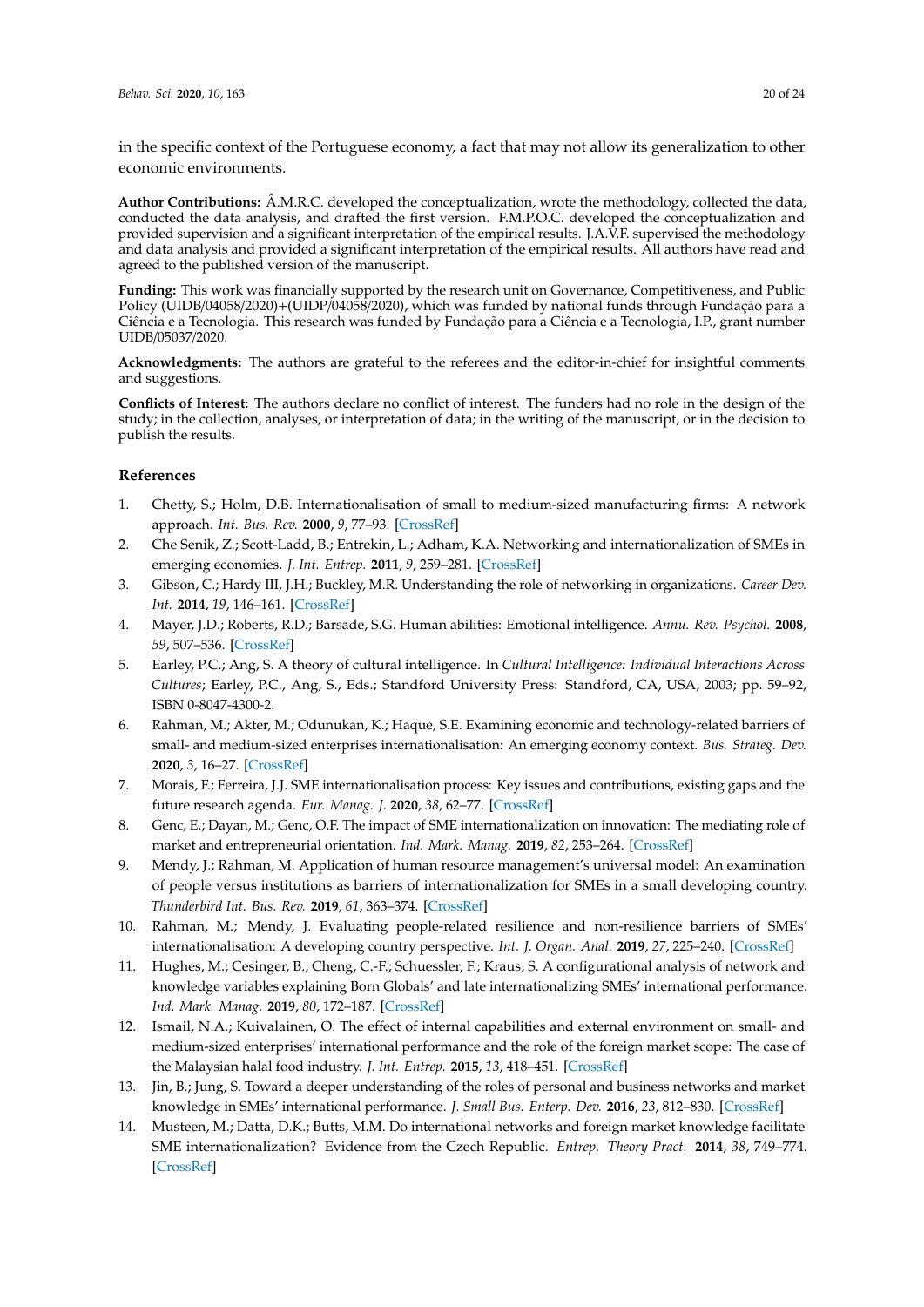- <span id="page-20-0"></span>15. Masiello, B.; Izzo, F. Interpersonal social networks and internationalization of traditional SMEs. *J. Small Bus. Manag.* **2019**, *57*, 658–691. [\[CrossRef\]](http://dx.doi.org/10.1111/jsbm.12536)
- <span id="page-20-1"></span>16. Morrish, S.C.; Earl, A. Networks, institutional environment and firm internationalization. *J. Bus. Ind. Mark.* **2020**. [\[CrossRef\]](http://dx.doi.org/10.1108/JBIM-05-2019-0230)
- <span id="page-20-2"></span>17. Pinho, J.C.; Prange, C. The effect of social networks and dynamic internationalization capabilities on international performance. *J. World Bus.* **2016**, *51*, 391–403. [\[CrossRef\]](http://dx.doi.org/10.1016/j.jwb.2015.08.001)
- <span id="page-20-3"></span>18. Wolff, H.-G.; Moser, K.; Grau, A. Networking: Theoretical foundations and construct validity. In *Readings in Applied Organizational Behavior From the Lüneburg Symposium—Personality at Work*; Deller, J., Ed.; Rainer Hampp: Mering, Germany, 2008; pp. 101–118. Available online: https://[pub.uni-bielefeld.de](https://pub.uni-bielefeld.de/record/1785292)/record/1785292 (accessed on 22 May 2020).
- <span id="page-20-4"></span>19. Moon, T. Emotional intelligence correlates of the four-factor model of cultural intelligence. *J. Manag. Psychol.* **2010**, *25*, 876–898. [\[CrossRef\]](http://dx.doi.org/10.1108/02683941011089134)
- <span id="page-20-5"></span>20. Caputo, A.; Ayoko, O.B.; Amoo, N. The moderating role of cultural intelligence in the relationship between cultural orientations and conflict management styles. *J. Bus. Res.* **2018**, *89*, 10–20. [\[CrossRef\]](http://dx.doi.org/10.1016/j.jbusres.2018.03.042)
- <span id="page-20-6"></span>21. Lin, Y.; Chen, A.S.; Song, Y. Does your intelligence help to survive in a foreign jungle? The effects of cultural intelligence and emotional intelligence on cross-cultural adjustment. *Int. J. Intercult. Relat.* **2012**, *36*, 541–552. [\[CrossRef\]](http://dx.doi.org/10.1016/j.ijintrel.2012.03.001)
- <span id="page-20-7"></span>22. Charoensukmongkol, P. Cultural intelligence of entrepreneurs and international network ties: The case of small and medium manufacturing firms in Thailand. *Manag. Res. Rev.* **2015**, *38*, 421–436. [\[CrossRef\]](http://dx.doi.org/10.1108/MRR-09-2013-0214)
- <span id="page-20-8"></span>23. Groves, K.S.; Feyerherm, A.; Gu, M. Examining cultural intelligence and cross-cultural negotiation effectiveness. *J. Manag. Educ.* **2015**, *39*, 209–243. [\[CrossRef\]](http://dx.doi.org/10.1177/1052562914543273)
- <span id="page-20-9"></span>24. Naudé, P.; Zaefarian, G.; Tavani, Z.N.; Neghabi, S.; Zaefarian, R. The influence of network effects on SME performance. *Ind. Mark. Manag.* **2014**, *43*, 630–641. [\[CrossRef\]](http://dx.doi.org/10.1016/j.indmarman.2014.02.004)
- <span id="page-20-10"></span>25. Mayer, J.D.; Salovey, P.; Caruso, D.R. Emotional intelligence: New ability or eclectic traits? *Am. Psychol.* **2008**, *63*, 503–517. [\[CrossRef\]](http://dx.doi.org/10.1037/0003-066X.63.6.503)
- <span id="page-20-11"></span>26. Adomako, S.; Frimpong, K.; Mohammed, R.A.; Opoku, R.A.; Hussain, R. Chief executive officers' dispositional optimism, host country's rule of law, and foreign market equity mode choice of Ghanaian small and medium-sized enterprises. *Thunderbird Int. Bus. Rev.* **2019**, 1–13. [\[CrossRef\]](http://dx.doi.org/10.1002/tie.22109)
- <span id="page-20-12"></span>27. Anwar, M.; Shah, S.Z.A.; Khan, S.Z. The role of personality in SMEs internationalization: Empirical evidence. *Rev. Int. Bus. Strateg.* **2018**, *28*, 258–282. [\[CrossRef\]](http://dx.doi.org/10.1108/RIBS-12-2017-0113)
- <span id="page-20-13"></span>28. Wolff, H.-G.; Kim, S. The relationship between networking behaviors and the Big Five personality dimensions. *Career Dev. Int.* **2012**, *17*, 43–66. [\[CrossRef\]](http://dx.doi.org/10.1108/13620431211201328)
- <span id="page-20-14"></span>29. Leonidou, L.C.; Aykol, B.; Fotiadis, T.A.; Zeriti, A.; Christodoulides, P. The role of exporters' emotional intelligence in building foreign customer relationships. *J. Int. Mark.* **2019**, *27*, 58–80. [\[CrossRef\]](http://dx.doi.org/10.1177/1069031X19876642)
- <span id="page-20-15"></span>30. Johanson, J.; Vahlne, J.-E. The Uppsala internationalization process model revisited: From liability of foreignness to liability of outsidership. *J. Int. Bus. Stud.* **2009**, *40*, 1411–1431. [\[CrossRef\]](http://dx.doi.org/10.1057/jibs.2009.24)
- <span id="page-20-16"></span>31. Jyoti, J.; Kour, S. Factors affecting cultural intelligence and its impact on job performance: Role of cross-cultural adjustment, experience and perceived social support. *Pers. Rev.* **2017**, *46*, 767–791. [\[CrossRef\]](http://dx.doi.org/10.1108/PR-12-2015-0313)
- <span id="page-20-17"></span>32. Imai, L.; Gelfand, M.J. The culturally intelligent negotiator: The impact of cultural intelligence (CQ) on negotiation sequences and outcomes. *Organ. Behav. Hum. Decis. Process.* **2010**, *112*, 83–98. [\[CrossRef\]](http://dx.doi.org/10.1016/j.obhdp.2010.02.001)
- <span id="page-20-18"></span>33. Chung, H.F.L.; Kuo, T. When and how managerial ties matter in international competitive strategy, export financial and strategic performance framework: A standardized or customized approach? *Eur. J. Mark.* **2018**, *52*, 260–278. [\[CrossRef\]](http://dx.doi.org/10.1108/EJM-05-2015-0305)
- <span id="page-20-19"></span>34. Kalafatoglu, T.; Mendoza, X. The impact of gender and culture on networking and venture creation: An exploratory study in Turkey and MENA region. *Cross Cult. Strateg. Manag.* **2017**, *24*, 332–349. [\[CrossRef\]](http://dx.doi.org/10.1108/CCSM-04-2016-0090)
- <span id="page-20-20"></span>35. McCallum, S.Y.; Forret, M.L.; Wolff, H.-G. Internal and external networking behavior: An investigation of relationships with affective, continuance, and normative commitment. *Career Dev. Int.* **2014**, *19*, 595–614. [\[CrossRef\]](http://dx.doi.org/10.1108/CDI-08-2013-0101)
- <span id="page-20-21"></span>36. Wong, C.-S.; Law, K.S. The effects of leader and follower emotional intelligence on performance and attitude: An exploratory study. *Leadersh. Q.* **2002**, *13*, 243–274. [\[CrossRef\]](http://dx.doi.org/10.1016/S1048-9843(02)00099-1)
- <span id="page-20-22"></span>37. Ingram, A.; Peake, W.O.; Stewart, W.; Watson, W. Emotional intelligence and venture performance. *J. Small Bus. Manag.* **2019**, *57*, 780–800. [\[CrossRef\]](http://dx.doi.org/10.1111/jsbm.12333)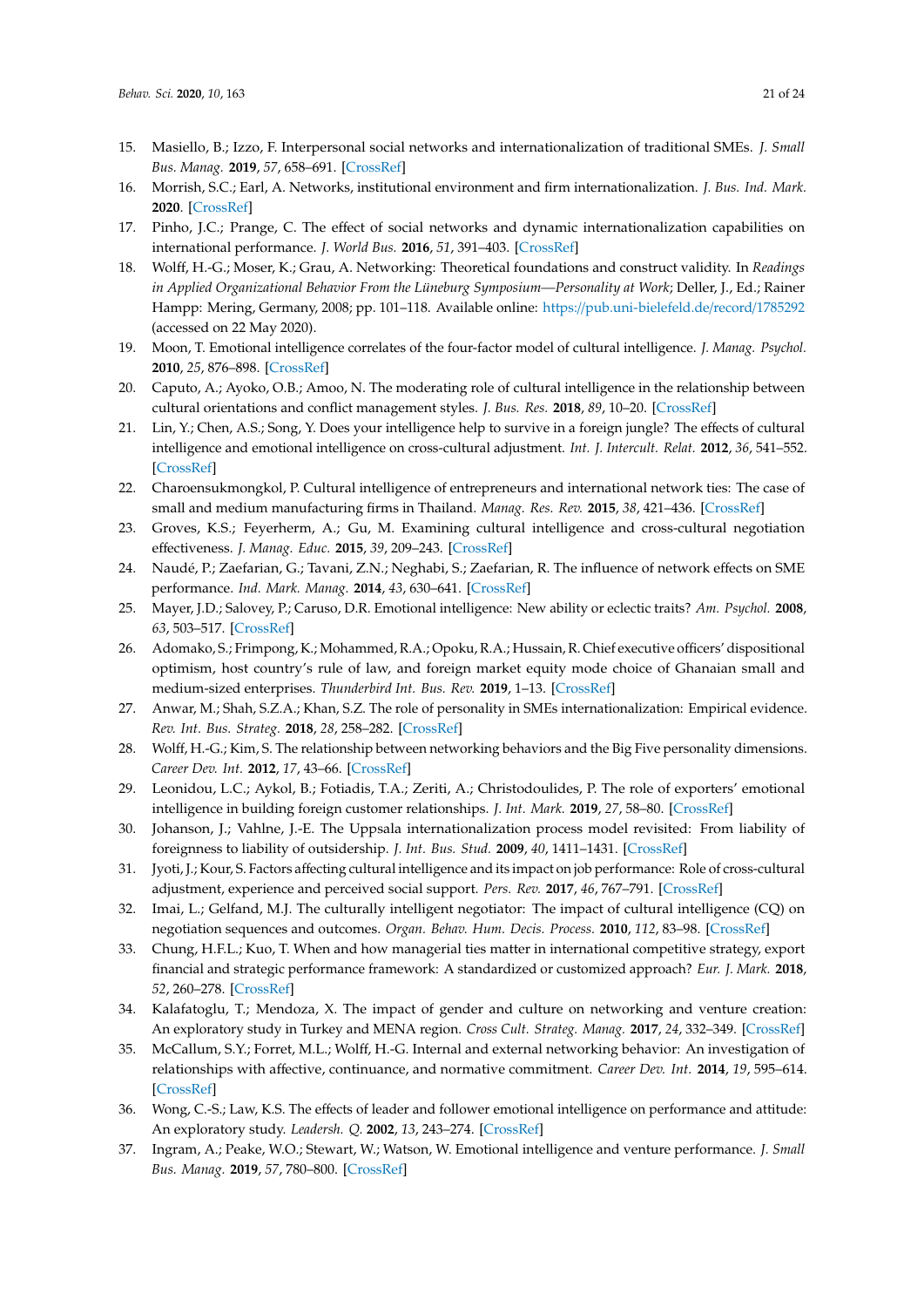- <span id="page-21-0"></span>38. Law, K.S.; Wong, C.-S.; Huang, G.-H.; Li, X. The effects of emotional intelligence on job performance and life satisfaction for the research and development scientists in China. *Asia Pac. J. Manag.* **2008**, *25*, 51–69. [\[CrossRef\]](http://dx.doi.org/10.1007/s10490-007-9062-3)
- <span id="page-21-1"></span>39. Brackett, M.A.; Rivers, S.E.; Salovey, P. Emotional intelligence: Implications for personal, social, academic, and workplace success. *Soc. Personal. Psychol. Compass* **2011**, *5*, 88–103. [\[CrossRef\]](http://dx.doi.org/10.1111/j.1751-9004.2010.00334.x)
- <span id="page-21-2"></span>40. Wolff, H.-G.; Schneider-Rahm, C.I.; Forret, M.L. Adaptation of a German multidimensional networking scale into English. *Eur. J. Psychol. Assess.* **2011**, *27*, 244–250. [\[CrossRef\]](http://dx.doi.org/10.1027/1015-5759/a000070)
- <span id="page-21-3"></span>41. Salovey, P.; Grewal, D. The science of emotional intelligence. *Curr. Dir. Psychol. Sci.* **2005**, *14*, 281–285. [\[CrossRef\]](http://dx.doi.org/10.1111/j.0963-7214.2005.00381.x)
- <span id="page-21-4"></span>42. Delpechitre, D.; Beeler-Connelly, L.L.; Chaker, N.N. Customer value co-creation behavior: A dyadic exploration of the influence of salesperson emotional intelligence on customer participation and citizenship behavior. *J. Bus. Res.* **2018**, *92*, 9–24. [\[CrossRef\]](http://dx.doi.org/10.1016/j.jbusres.2018.05.007)
- <span id="page-21-5"></span>43. Cabral, Â.M.R.; Carvalho, F.M.P.O. Emotional intelligence and ethics on organizations. *Open J. Bus. Manag.* **2014**, *2*, 5–23. [\[CrossRef\]](http://dx.doi.org/10.4236/ojbm.2014.21004)
- <span id="page-21-6"></span>44. Zhang, S.J.; Chen, Y.Q.; Sun, H. Emotional intelligence, conflict management styles, and innovation performance: An empirical study of Chinese employees. *Int. J. Confl. Manag.* **2015**, *26*, 450–478. [\[CrossRef\]](http://dx.doi.org/10.1108/IJCMA-06-2014-0039)
- <span id="page-21-7"></span>45. Torres-Coronas, T.; Vidal-Blasco, M.-A. The role of trait emotional intelligence in predicting networking behavior. *Rev. Bus. Manag.* **2017**, *19*, 30–47. [\[CrossRef\]](http://dx.doi.org/10.7819/rbgn.v0i0.3127)
- <span id="page-21-8"></span>46. Alon, I.; Boulanger, M.; Meyers, J.; Taras, V. The development and validation of the Business Cultural Intelligence Quotient. *Cross Cult. Strateg. Manag.* **2016**, *23*, 78–100. [\[CrossRef\]](http://dx.doi.org/10.1108/CCSM-10-2015-0138)
- <span id="page-21-9"></span>47. Earley, P.C.; Mosakowski, E. Cultural Intelligence. *Harv. Bus. Rev.* **2004**, *82*, 139–146. Available online: http://[eds.a.ebscohost.com](http://eds.a.ebscohost.com/eds/pdfviewer/pdfviewer?vid=6&sid=3fb403f2-47d4-43a7-8741-3381b991e736%40sessionmgr4009)/eds/pdfviewer/pdfviewer?vid=6&sid=3fb403f2-47d4-43a7- [8741-3381b991e736%40sessionmgr4009](http://eds.a.ebscohost.com/eds/pdfviewer/pdfviewer?vid=6&sid=3fb403f2-47d4-43a7-8741-3381b991e736%40sessionmgr4009) (accessed on 11 January 2019). [\[PubMed\]](http://www.ncbi.nlm.nih.gov/pubmed/15559582)
- <span id="page-21-10"></span>48. Ang, S.; Van Dyne, L.; Koh, C.; Ng, K.Y.; Templer, K.J.; Tay, C.; Chandrasekar, N.A. Cultural intelligence: Its measurement and effects on cultural judgment and decision making, cultural adaptation and task performance. *Manag. Organ. Rev.* **2007**, *3*, 335–371. [\[CrossRef\]](http://dx.doi.org/10.1111/j.1740-8784.2007.00082.x)
- <span id="page-21-11"></span>49. Collins, R.A.; Kriz, A. Cultural intelligence (CQ) and its role in advancing open innovation alliances (OIA) between China and the West. *J. Chin. Entrep.* **2013**, *5*, 220–238. [\[CrossRef\]](http://dx.doi.org/10.1108/JCE-03-2013-0008)
- <span id="page-21-12"></span>50. Ang, S.; Van Dyne, L. Conceptualization of cultural intelligence: Definition, distinctiveness, and nomological network. In *Handbook of Cultural Intelligence: Theory, Measurement, and Applications*; Ang, S., Van Dyne, L., Eds.; M.E. Sharpe, Inc.: New York, NY, USA, 2008; pp. 3–15.
- <span id="page-21-13"></span>51. Salovey, P.; Mayer, J.D. Emotional intelligence. *Imagin. Cogn. Pers.* **1990**, *9*, 185–211. [\[CrossRef\]](http://dx.doi.org/10.2190/DUGG-P24E-52WK-6CDG)
- <span id="page-21-14"></span>52. Law, K.S.; Wong, C.-S.; Song, L.J. The construct and criterion validity of emotional intelligence and its potential utility for management studies. *J. Appl. Psychol.* **2004**, *89*, 483–496. [\[CrossRef\]](http://dx.doi.org/10.1037/0021-9010.89.3.483)
- <span id="page-21-15"></span>53. European Commission. *User Guide to the SME Definition*; Publications Office of the European Union: Luxembourg, 2015; pp. 1–60. [\[CrossRef\]](http://dx.doi.org/10.2873/620234)
- <span id="page-21-16"></span>54. Nadhim, E.A.; Hon, C.; Xia, B.; Stewart, I.; Fang, D. Investigating the relationships between safety climate and safety performance indicators in retrofitting works. *Constr. Econ. Build.* **2018**, *18*, 110–129. [\[CrossRef\]](http://dx.doi.org/10.5130/AJCEB.v18i2.5994)
- <span id="page-21-17"></span>55. Makkar, S.; Singh, A.K. Development of a spirituality measurement scale. *Curr. Psychol.* **2018**. [\[CrossRef\]](http://dx.doi.org/10.1007/s12144-018-0081-7)
- <span id="page-21-18"></span>56. Hair, J.F.; Black, W.C.; Babin, B.J.; Anderson, R.E. *Multivariate Data Analysis*, 7th ed.; Hair, J.F., Black, W.C., Babin, B.J., Anderson, R.E., Eds.; Pearson Education Limited: Harlow, Essex, UK, 2014.
- <span id="page-21-19"></span>57. Rodrigues, N.; Rebelo, T.; Coelho, J.V. Adaptação da escala de inteligência emocional de Wong e Law (WLEIS) e análise da sua estrutura factorial e fiabilidade num amostra portuguesa. *Psychologica* **2011**, *55*, 189–207. Available online: http://[impactum-journals.uc.pt](http://impactum-journals.uc.pt/psychologica/article/view/1127)/psychologica/article/view/1127 (accessed on 1 June 2018). [\[CrossRef\]](http://dx.doi.org/10.14195/1647-8606_55_10)
- <span id="page-21-20"></span>58. Sousa, C.; Gonçalves, G.; Reis, M.; dos Santos, J.V. Evidências métricas da adaptação da escala de inteligência cultural numa amostra portuguesa. *Psicologia Reflexão e Crítica* **2015**, *28*, 232–241. [\[CrossRef\]](http://dx.doi.org/10.1590/1678-7153.201528203)
- <span id="page-21-21"></span>59. Behling, O.; Law, K.S. Solving semantic problems: Translation/back-translation. In *Translating Questionnaires And Other Research Instruments: Problems and Solutions*; Sage Publications Inc.: Thousand Oaks, CA, USA, 2000; pp. 19–21. Available online: https://books.google.pt/books?hl=pt-PT&lr=&id=[qu9C-OgWI-YC&oi](https://books.google.pt/books?hl=pt-PT&lr=&id=qu9C-OgWI-YC&oi=fnd&pg=PR5&dq=Behling,+O.+and+Law,+K.S.+(2000),+Translating+Questionnaires+and+Other+Research+Instruments:Problems+and+Solutions&ots=H8XQFpmK4l&sig=DlzVJzwatxCyYJwY1bKOMcY1izU&redir_esc=y#v=one)=fnd& pg=PR5&dq=Behling,+O.+and+Law,+K.S.+(2000),+Translating+[Questionnaires](https://books.google.pt/books?hl=pt-PT&lr=&id=qu9C-OgWI-YC&oi=fnd&pg=PR5&dq=Behling,+O.+and+Law,+K.S.+(2000),+Translating+Questionnaires+and+Other+Research+Instruments:Problems+and+Solutions&ots=H8XQFpmK4l&sig=DlzVJzwatxCyYJwY1bKOMcY1izU&redir_esc=y#v=one)+and+Other+Research+ Instruments:Problems+and+Solutions&ots=H8XQFpmK4l&sig=[DlzVJzwatxCyYJwY1bKOMcY1izU&](https://books.google.pt/books?hl=pt-PT&lr=&id=qu9C-OgWI-YC&oi=fnd&pg=PR5&dq=Behling,+O.+and+Law,+K.S.+(2000),+Translating+Questionnaires+and+Other+Research+Instruments:Problems+and+Solutions&ots=H8XQFpmK4l&sig=DlzVJzwatxCyYJwY1bKOMcY1izU&redir_esc=y#v=one) [redir\\_esc](https://books.google.pt/books?hl=pt-PT&lr=&id=qu9C-OgWI-YC&oi=fnd&pg=PR5&dq=Behling,+O.+and+Law,+K.S.+(2000),+Translating+Questionnaires+and+Other+Research+Instruments:Problems+and+Solutions&ots=H8XQFpmK4l&sig=DlzVJzwatxCyYJwY1bKOMcY1izU&redir_esc=y#v=one)=y#v=one (accessed on 8 February 2019).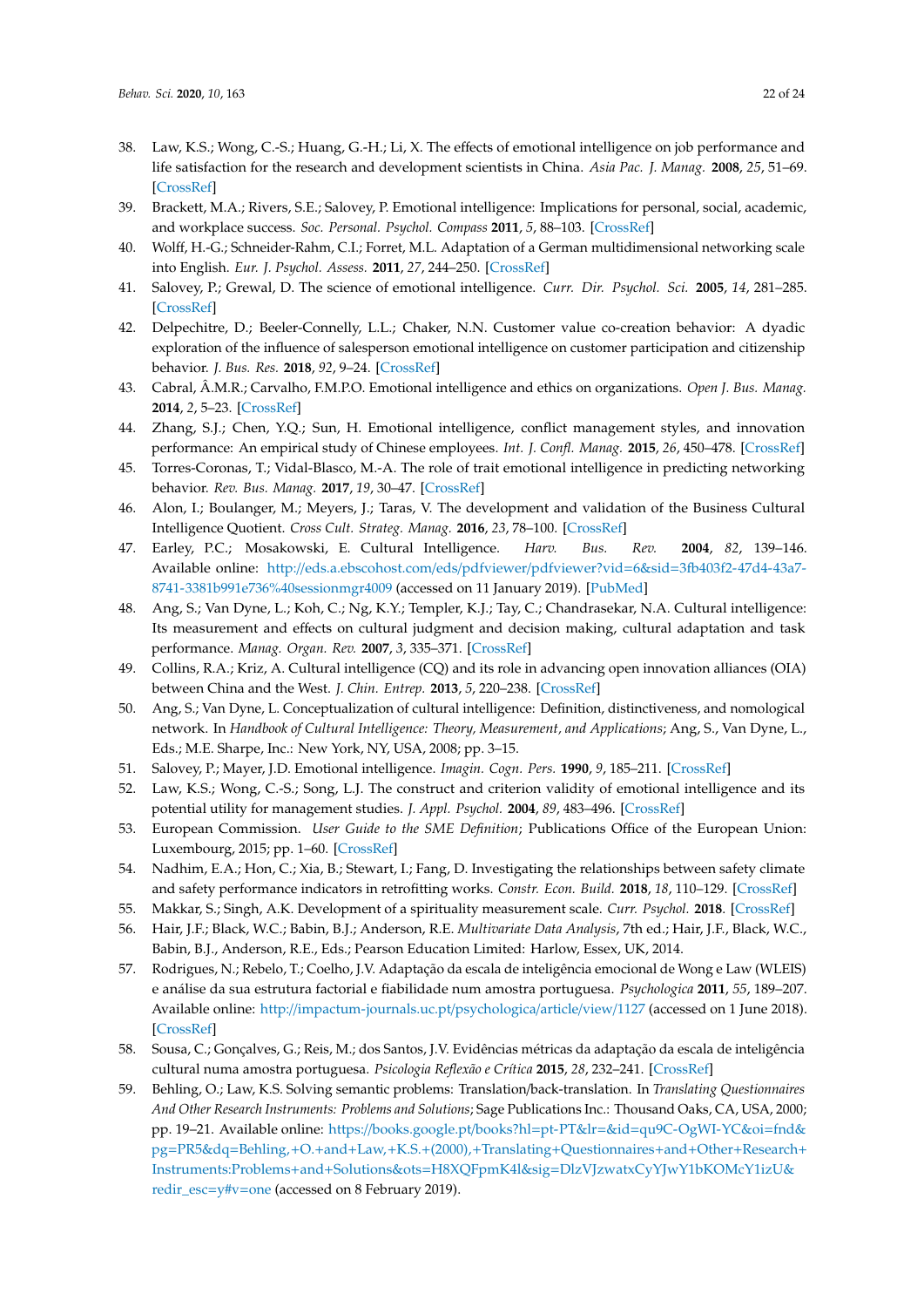- <span id="page-22-0"></span>60. Thompson, E.R.; Phua, F.T.T. Reliability among senior managers of the Marlowe–Crowne short-form social desirability scale. *J. Bus. Psychol.* **2005**, *19*, 541–554. [\[CrossRef\]](http://dx.doi.org/10.1007/s10869-005-4524-4)
- <span id="page-22-1"></span>61. Fischer, D.G.; Fick, C. Measuring social desirability: Short forms of the Marlowe-Crowne social desirability scale. *Educ. Psychol. Meas.* **1993**, *53*, 417–424. [\[CrossRef\]](http://dx.doi.org/10.1177/0013164493053002011)
- <span id="page-22-2"></span>62. Gunkel, M.; Schlägel, C.; Engle, R.L. Culture's influence on emotional intelligence: An empirical study of nine countries. *J. Int. Manag.* **2014**, *20*, 256–274. [\[CrossRef\]](http://dx.doi.org/10.1016/j.intman.2013.10.002)
- <span id="page-22-3"></span>63. Nielsen, S. Top management team internationalization and firm performance: The mediating role of foreign market entry. *Manag. Int. Rev.* **2010**, *50*, 185–206. [\[CrossRef\]](http://dx.doi.org/10.1007/s11575-010-0029-0)
- <span id="page-22-4"></span>64. Lages, L.F.; Silva, G.; Styles, C.; Pereira, Z.L. The NEP scale: A measure of network export performance. *Int. Bus. Rev.* **2009**, *18*, 344–356. [\[CrossRef\]](http://dx.doi.org/10.1016/j.ibusrev.2009.04.002)
- <span id="page-22-5"></span>65. European Commission. Country Report Portugal 2020—Communication From the Commission to the European Parliament, the European Council, the Council, the European Central Bank and the Eurogroup—2020 European Semester: Assessment of Progress on Structural Reforms, Prevention. Commission Staff Working Document. 2020. Available online: https://[eur-lex.europa.eu](https://eur-lex.europa.eu/legal-content/EN/TXT/PDF/?uri=CELEX:52020SC0521&from=EN)/legal-content/EN/ TXT/PDF/?uri=[CELEX:52020SC0521&from](https://eur-lex.europa.eu/legal-content/EN/TXT/PDF/?uri=CELEX:52020SC0521&from=EN)=EN (accessed on 8 October 2020).
- <span id="page-22-6"></span>66. Bianchi, C.; Glavas, C.; Mathews, S. SME international performance in Latin America: The role of entrepreneurial and techological capabilities. *J. Small Bus. Enterp. Dev.* **2017**, *24*, 176–195. [\[CrossRef\]](http://dx.doi.org/10.1108/JSBED-09-2016-0142)
- <span id="page-22-7"></span>67. Hortinha, P.; Lages, C.; Filipe Lages, L. The trade-off between customer and technology orientations: Impact on innovation capabilities and export performance. *J. Int. Mark.* **2011**, *19*, 36–58. [\[CrossRef\]](http://dx.doi.org/10.1509/jimk.19.3.36)
- <span id="page-22-8"></span>68. Navarro, A.; Losada, F.; Ruzo, E.; Díez, J.A. Implications of perceived competitive advantages, adaptation of marketing tactics and export commitment on export performance. *J. World Bus.* **2010**, *45*, 49–58. [\[CrossRef\]](http://dx.doi.org/10.1016/j.jwb.2009.04.004)
- <span id="page-22-9"></span>69. Datawheel. Portugal. The Observatory of Economic Complexity. 2020. Available online: https://[oec.world](https://oec.world/en/profile/country/prt/#economic-complexity)/ en/profile/country/prt/[#economic-complexity](https://oec.world/en/profile/country/prt/#economic-complexity) (accessed on 9 October 2020).
- <span id="page-22-10"></span>70. Wolff, H.-G.; Moser, K. Effects of networking on career success: A longitudinal study. *J. Appl. Psychol.* **2009**, *94*, 196–206. [\[CrossRef\]](http://dx.doi.org/10.1037/a0013350) [\[PubMed\]](http://www.ncbi.nlm.nih.gov/pubmed/19186904)
- <span id="page-22-11"></span>71. Cho, S.; Drasgow, F.; Cao, M. An investigation of emotional intelligence measures using item response theory. *Psychol. Assess.* **2015**, *27*, 1241–1252. [\[CrossRef\]](http://dx.doi.org/10.1037/pas0000132)
- <span id="page-22-12"></span>72. Mayer, J.D.; Salovey, P. What is emotional intelligence? In *Emotional Development and Emotional Intelligence: Educational Implications*; Salovey, P., Sluyter, D.J., Eds.; Harper Collins: New York, NY, USA, 1997; pp. 3–34. Available online: http://ei.yale.edu/publication/[emotional-intelligence-4](http://ei.yale.edu/publication/emotional-intelligence-4/)/ (accessed on 9 January 2018).
- <span id="page-22-13"></span>73. Santos, A.; Wang, W.; Lewis, J. Emotional intelligence and career decision-making difficulties: The mediating role of career decision self-efficacy. *J. Vocat. Behav.* **2018**, *107*, 295–309. [\[CrossRef\]](http://dx.doi.org/10.1016/j.jvb.2018.05.008)
- <span id="page-22-14"></span>74. Reynolds, W.M. Development of reliable and valid short forms of the Marlowe-Crowne social desirability scale. *J. Clin. Psychol.* **1982**, *38*, 119–125. [\[CrossRef\]](http://dx.doi.org/10.1002/1097-4679(198201)38:1<119::AID-JCLP2270380118>3.0.CO;2-I)
- <span id="page-22-15"></span>75. Triki, A.; Cook, G.L.; Bay, D. Machiavellianism, moral orientation, social desirability response bias, and anti-intellectualism: A profile of Canadian accountants. *J. Bus. Ethics* **2017**, *144*, 623–635. [\[CrossRef\]](http://dx.doi.org/10.1007/s10551-015-2826-7)
- <span id="page-22-16"></span>76. Uy, M.A.; Foo, M.-D.; Ilies, R. Perceived progress variability and entrepreneurial effort intensity: The moderating role of venture goal commitment. *J. Bus. Ventur.* **2015**, *30*, 375–389. [\[CrossRef\]](http://dx.doi.org/10.1016/j.jbusvent.2014.02.001)
- <span id="page-22-17"></span>77. Hsu, W.-T.; Chen, H.-L.; Cheng, C.-Y. Internationalization and firm performance of SMEs: The moderating effects of CEO attributes. *J. World Bus.* **2013**, *48*, 1–12. [\[CrossRef\]](http://dx.doi.org/10.1016/j.jwb.2012.06.001)
- <span id="page-22-18"></span>78. Rockstuhl, T.; Seiler, S.; Ang, S.; Van Dyne, L.; Annen, H. Beyond general intelligence (IQ) and emotional intelligence (EQ): The role of cultural intelligence (CQ) on cross-border leadership effectiveness in a globalized world. *J. Soc. Issues* **2011**, *67*, 825–840. [\[CrossRef\]](http://dx.doi.org/10.1111/j.1540-4560.2011.01730.x)
- <span id="page-22-19"></span>79. Podsakoff, P.M.; MacKenzie, S.B.; Lee, J.-Y.; Podsakoff, N.P. Common method biases in behavioral research: A critical review of the literature and recommended remedies. *J. Appl. Psychol.* **2003**, *88*, 879–903. [\[CrossRef\]](http://dx.doi.org/10.1037/0021-9010.88.5.879)
- <span id="page-22-20"></span>80. Ponterotto, J.G.; Ruckdeschel, D.E.; Joseph, A.C.; Tennenbaum, E.A.; Bruno, A. Multicultural personality dispositions and trait emotional intelligence: An exploratory study. *J. Soc. Psychol.* **2011**, *151*, 556–576. [\[CrossRef\]](http://dx.doi.org/10.1080/00224545.2010.503718) [\[PubMed\]](http://www.ncbi.nlm.nih.gov/pubmed/22017073)
- <span id="page-22-21"></span>81. Field, A. *Discovering Statistics Using SPSS*, 3rd ed.; SAGE Publications Ltd.: London, UK, 2009; ISBN 978-1-84787-906-6.
- <span id="page-22-22"></span>82. Hinton, P.R.; Brownlow, C.; McMurray, I.; Cozens, B. *SPSS Explained*; Routledge: Hove, UK, 2004.
- <span id="page-22-23"></span>83. Crowne, D.P.; Marlowe, D. A new scale of social desirability independent of psychopathology. *J. Consult. Psychol.* **1960**, *24*, 349–354. [\[CrossRef\]](http://dx.doi.org/10.1037/h0047358) [\[PubMed\]](http://www.ncbi.nlm.nih.gov/pubmed/13813058)